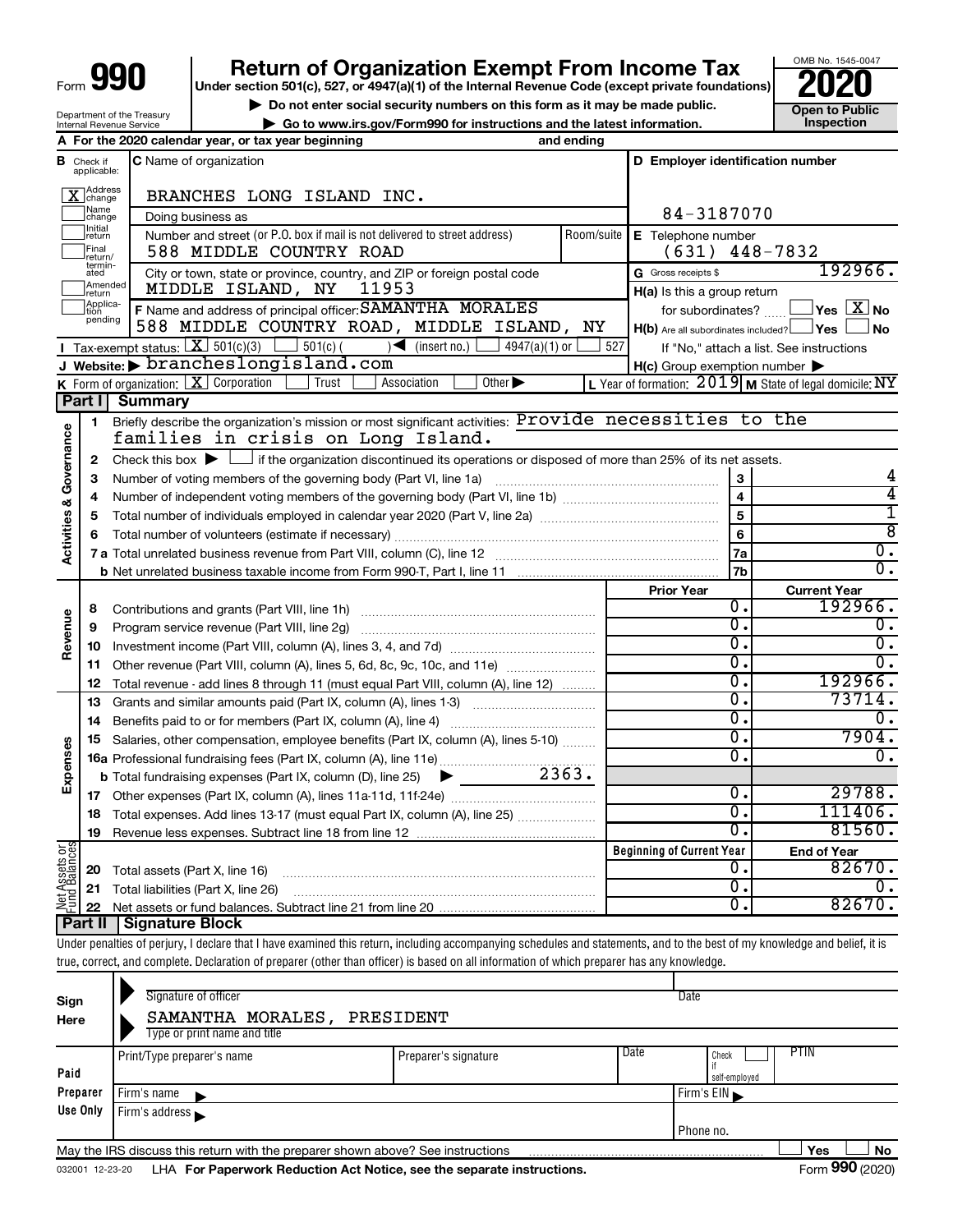|    | BRANCHES LONG ISLAND INC.<br>Form 990 (2020)                                                                                                                                                                                                                                         | 84-3187070<br>Page 2                      |
|----|--------------------------------------------------------------------------------------------------------------------------------------------------------------------------------------------------------------------------------------------------------------------------------------|-------------------------------------------|
|    | <b>Part III   Statement of Program Service Accomplishments</b>                                                                                                                                                                                                                       |                                           |
| 1  |                                                                                                                                                                                                                                                                                      |                                           |
|    | Briefly describe the organization's mission:<br>Provide necessities to the families in crisis on Long Island.                                                                                                                                                                        |                                           |
|    |                                                                                                                                                                                                                                                                                      |                                           |
|    |                                                                                                                                                                                                                                                                                      |                                           |
| 2  | Did the organization undertake any significant program services during the year which were not listed on the                                                                                                                                                                         | $\overline{\ }$ Yes $\overline{\rm X}$ No |
|    | prior Form 990 or 990-EZ?<br>If "Yes," describe these new services on Schedule O.                                                                                                                                                                                                    |                                           |
| 3  | Did the organization cease conducting, or make significant changes in how it conducts, any program services?                                                                                                                                                                         | $\exists$ Yes $\boxed{\text{X}}$ No       |
|    | If "Yes," describe these changes on Schedule O.                                                                                                                                                                                                                                      |                                           |
| 4  | Describe the organization's program service accomplishments for each of its three largest program services, as measured by expenses.<br>Section 501(c)(3) and 501(c)(4) organizations are required to report the amount of grants and allocations to others, the total expenses, and |                                           |
| 4a | revenue, if any, for each program service reported.<br>100993. including grants of \$<br>) (Expenses \$                                                                                                                                                                              | $5750.$ (Revenue \$<br>187216.            |
|    | (Code:<br>Branches Long Island helps those in need with no judgments. They work                                                                                                                                                                                                      |                                           |
|    | side by side with many social workers and homeless shelters on Long                                                                                                                                                                                                                  |                                           |
|    | Island offering a variety of services. As of May 2020 they opened their<br>first location in Middle Island, NY and plan to offer classes and                                                                                                                                         |                                           |
|    | counseling along with their weekly blessing boxes which provides                                                                                                                                                                                                                     |                                           |
|    | necessities to the families in crisis on Long Island.                                                                                                                                                                                                                                |                                           |
|    |                                                                                                                                                                                                                                                                                      |                                           |
|    |                                                                                                                                                                                                                                                                                      |                                           |
|    |                                                                                                                                                                                                                                                                                      |                                           |
|    |                                                                                                                                                                                                                                                                                      |                                           |
|    |                                                                                                                                                                                                                                                                                      |                                           |
| 4b | (Code: (Compared to the second of the second of the second of the second of the second of the second of the second of the second of the second of the second of the second of the second of the second of the second of the se                                                       |                                           |
|    |                                                                                                                                                                                                                                                                                      |                                           |
|    |                                                                                                                                                                                                                                                                                      |                                           |
|    |                                                                                                                                                                                                                                                                                      |                                           |
|    |                                                                                                                                                                                                                                                                                      |                                           |
|    |                                                                                                                                                                                                                                                                                      |                                           |
|    |                                                                                                                                                                                                                                                                                      |                                           |
|    |                                                                                                                                                                                                                                                                                      |                                           |
|    |                                                                                                                                                                                                                                                                                      |                                           |
|    |                                                                                                                                                                                                                                                                                      |                                           |
|    |                                                                                                                                                                                                                                                                                      |                                           |
| 4c | (Code: ) (Expenses \$<br>including grants of \$                                                                                                                                                                                                                                      | ) (Revenue \$                             |
|    |                                                                                                                                                                                                                                                                                      |                                           |
|    |                                                                                                                                                                                                                                                                                      |                                           |
|    |                                                                                                                                                                                                                                                                                      |                                           |
|    |                                                                                                                                                                                                                                                                                      |                                           |
|    |                                                                                                                                                                                                                                                                                      |                                           |
|    |                                                                                                                                                                                                                                                                                      |                                           |
|    |                                                                                                                                                                                                                                                                                      |                                           |
|    |                                                                                                                                                                                                                                                                                      |                                           |
|    |                                                                                                                                                                                                                                                                                      |                                           |
| 4d | Other program services (Describe on Schedule O.)                                                                                                                                                                                                                                     |                                           |
|    | (Expenses \$<br>including grants of \$                                                                                                                                                                                                                                               | (Revenue \$                               |
| 4e | 100993.<br>Total program service expenses                                                                                                                                                                                                                                            |                                           |
|    |                                                                                                                                                                                                                                                                                      | Form 990 (2020)                           |
|    | 032002 12-23-20<br>2                                                                                                                                                                                                                                                                 |                                           |
|    |                                                                                                                                                                                                                                                                                      |                                           |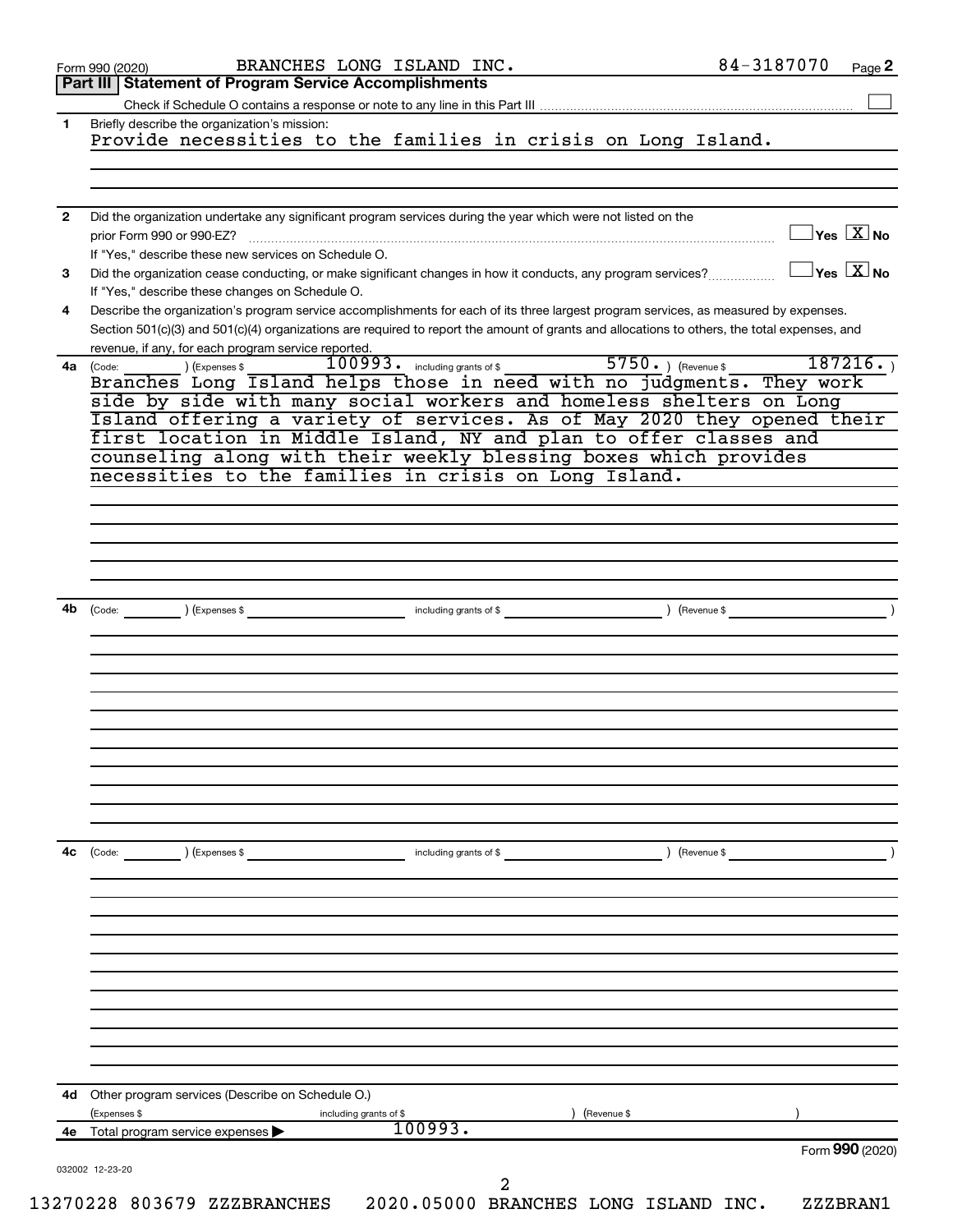|  | Form 990 (2020) |
|--|-----------------|

**Part IV Checklist of Required Schedules**

|     |                                                                                                                                                                                                                                                   |                 | Yes | No                      |
|-----|---------------------------------------------------------------------------------------------------------------------------------------------------------------------------------------------------------------------------------------------------|-----------------|-----|-------------------------|
| 1.  | Is the organization described in section $501(c)(3)$ or $4947(a)(1)$ (other than a private foundation)?                                                                                                                                           |                 |     |                         |
|     |                                                                                                                                                                                                                                                   | 1               | X   |                         |
| 2   |                                                                                                                                                                                                                                                   | $\mathbf{2}$    |     | х                       |
| З   | Did the organization engage in direct or indirect political campaign activities on behalf of or in opposition to candidates for                                                                                                                   |                 |     | x                       |
|     | public office? If "Yes," complete Schedule C, Part I                                                                                                                                                                                              | 3               |     |                         |
| 4   | Section 501(c)(3) organizations. Did the organization engage in lobbying activities, or have a section 501(h) election in effect                                                                                                                  |                 |     | х                       |
|     |                                                                                                                                                                                                                                                   | 4               |     |                         |
| 5   | Is the organization a section 501(c)(4), 501(c)(5), or 501(c)(6) organization that receives membership dues, assessments, or                                                                                                                      | 5               |     | х                       |
| 6   | Did the organization maintain any donor advised funds or any similar funds or accounts for which donors have the right to                                                                                                                         |                 |     |                         |
|     | provide advice on the distribution or investment of amounts in such funds or accounts? If "Yes," complete Schedule D, Part I                                                                                                                      | 6               |     | х                       |
| 7   | Did the organization receive or hold a conservation easement, including easements to preserve open space,                                                                                                                                         |                 |     |                         |
|     |                                                                                                                                                                                                                                                   | $\overline{7}$  |     | х                       |
| 8   | Did the organization maintain collections of works of art, historical treasures, or other similar assets? If "Yes," complete                                                                                                                      |                 |     |                         |
|     |                                                                                                                                                                                                                                                   | 8               |     | x                       |
| 9   | Did the organization report an amount in Part X, line 21, for escrow or custodial account liability, serve as a custodian for                                                                                                                     |                 |     |                         |
|     | amounts not listed in Part X; or provide credit counseling, debt management, credit repair, or debt negotiation services?                                                                                                                         |                 |     |                         |
|     |                                                                                                                                                                                                                                                   | 9               |     | x                       |
| 10  | Did the organization, directly or through a related organization, hold assets in donor-restricted endowments                                                                                                                                      |                 |     |                         |
|     |                                                                                                                                                                                                                                                   | 10              |     | x                       |
| 11  | If the organization's answer to any of the following questions is "Yes," then complete Schedule D, Parts VI, VII, VIII, IX, or X                                                                                                                  |                 |     |                         |
|     | as applicable.                                                                                                                                                                                                                                    |                 |     |                         |
|     | a Did the organization report an amount for land, buildings, and equipment in Part X, line 10? If "Yes," complete Schedule D,                                                                                                                     |                 |     |                         |
|     | Part VI                                                                                                                                                                                                                                           | 11a             |     | х                       |
|     | <b>b</b> Did the organization report an amount for investments - other securities in Part X, line 12, that is 5% or more of its total                                                                                                             |                 |     |                         |
|     |                                                                                                                                                                                                                                                   | 11b             |     | х                       |
|     | c Did the organization report an amount for investments - program related in Part X, line 13, that is 5% or more of its total                                                                                                                     |                 |     |                         |
|     |                                                                                                                                                                                                                                                   | 11c             |     | х                       |
|     | d Did the organization report an amount for other assets in Part X, line 15, that is 5% or more of its total assets reported in                                                                                                                   |                 |     |                         |
|     |                                                                                                                                                                                                                                                   | 11d             |     | х<br>x                  |
|     |                                                                                                                                                                                                                                                   | 11e             |     |                         |
| f   | Did the organization's separate or consolidated financial statements for the tax year include a footnote that addresses                                                                                                                           |                 |     | х                       |
|     | the organization's liability for uncertain tax positions under FIN 48 (ASC 740)? If "Yes," complete Schedule D, Part X<br>12a Did the organization obtain separate, independent audited financial statements for the tax year? If "Yes," complete | 11f             |     |                         |
|     |                                                                                                                                                                                                                                                   | 12a             |     | x                       |
|     | <b>b</b> Was the organization included in consolidated, independent audited financial statements for the tax year?                                                                                                                                |                 |     |                         |
|     | If "Yes," and if the organization answered "No" to line 12a, then completing Schedule D, Parts XI and XII is optional                                                                                                                             | 12 <sub>b</sub> |     | х                       |
| 13  |                                                                                                                                                                                                                                                   | 13              |     | $\overline{\textbf{x}}$ |
| 14a |                                                                                                                                                                                                                                                   | 14a             |     | x                       |
|     | <b>b</b> Did the organization have aggregate revenues or expenses of more than \$10,000 from grantmaking, fundraising, business,                                                                                                                  |                 |     |                         |
|     | investment, and program service activities outside the United States, or aggregate foreign investments valued at \$100,000                                                                                                                        |                 |     |                         |
|     |                                                                                                                                                                                                                                                   | 14b             |     | х                       |
| 15  | Did the organization report on Part IX, column (A), line 3, more than \$5,000 of grants or other assistance to or for any                                                                                                                         |                 |     |                         |
|     |                                                                                                                                                                                                                                                   | 15              |     | х                       |
| 16  | Did the organization report on Part IX, column (A), line 3, more than \$5,000 of aggregate grants or other assistance to                                                                                                                          |                 |     |                         |
|     |                                                                                                                                                                                                                                                   | 16              |     | х                       |
| 17  | Did the organization report a total of more than \$15,000 of expenses for professional fundraising services on Part IX,                                                                                                                           |                 |     |                         |
|     |                                                                                                                                                                                                                                                   | 17              |     | х                       |
| 18  | Did the organization report more than \$15,000 total of fundraising event gross income and contributions on Part VIII, lines                                                                                                                      |                 |     |                         |
|     |                                                                                                                                                                                                                                                   | 18              |     | х                       |
| 19  | Did the organization report more than \$15,000 of gross income from gaming activities on Part VIII, line 9a? If "Yes,"                                                                                                                            |                 |     |                         |
|     |                                                                                                                                                                                                                                                   | 19              |     | x                       |
|     |                                                                                                                                                                                                                                                   | 20a             |     | x                       |
|     |                                                                                                                                                                                                                                                   | 20 <sub>b</sub> |     |                         |
| 21  | Did the organization report more than \$5,000 of grants or other assistance to any domestic organization or                                                                                                                                       | 21              |     | x.                      |
|     | 032003 12-23-20                                                                                                                                                                                                                                   |                 |     | Form 990 (2020)         |
|     |                                                                                                                                                                                                                                                   |                 |     |                         |

3

13270228 803679 ZZZBRANCHES 2020.05000 BRANCHES LONG ISLAND INC. ZZZBRAN1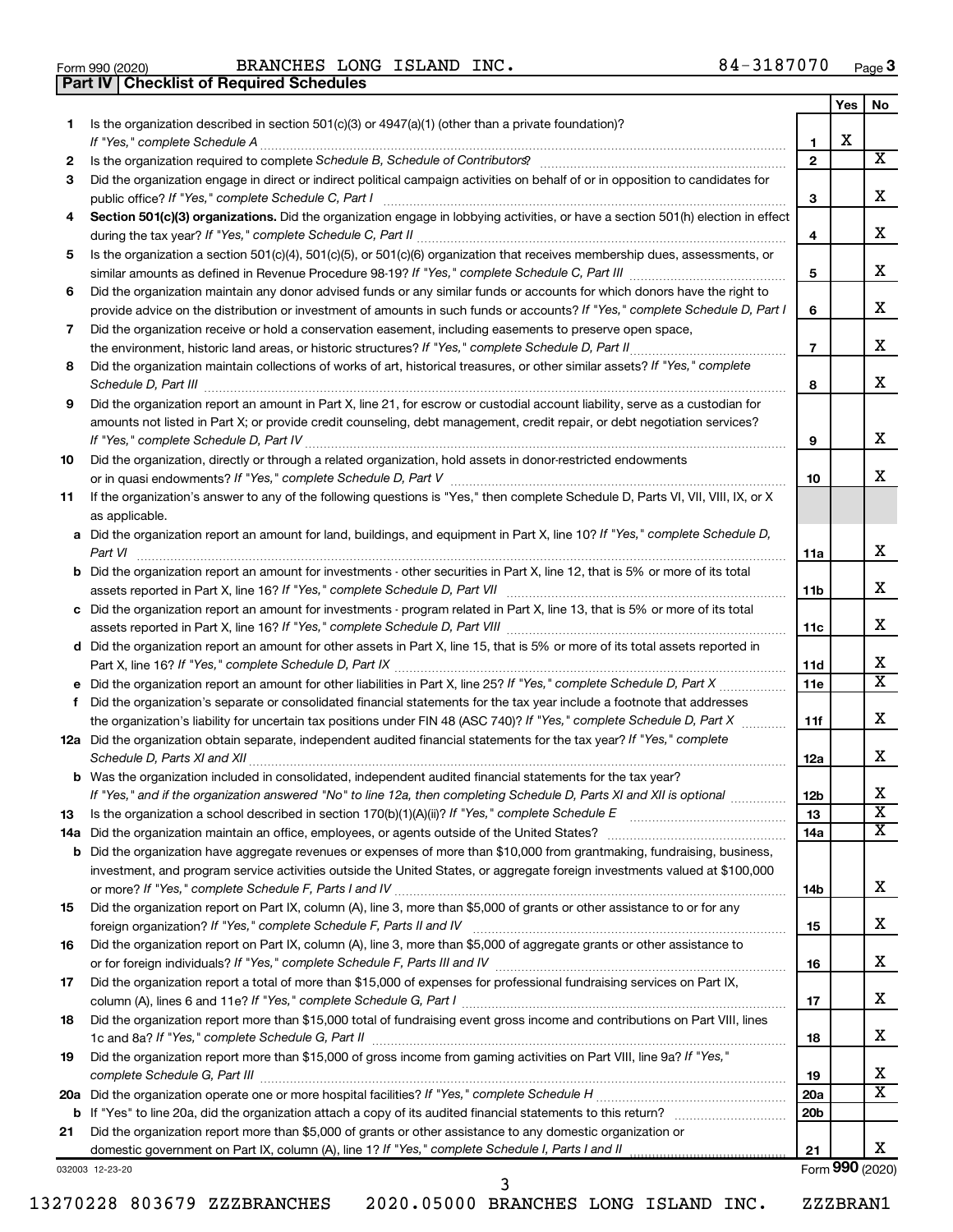*(continued)* **Part IV Checklist of Required Schedules**

| 22            | Did the organization report more than \$5,000 of grants or other assistance to or for domestic individuals on                                                                                                                                                                                                                                             |                 | Yes   | No                           |
|---------------|-----------------------------------------------------------------------------------------------------------------------------------------------------------------------------------------------------------------------------------------------------------------------------------------------------------------------------------------------------------|-----------------|-------|------------------------------|
|               |                                                                                                                                                                                                                                                                                                                                                           | 22              |       | x                            |
| 23            | Did the organization answer "Yes" to Part VII, Section A, line 3, 4, or 5 about compensation of the organization's current                                                                                                                                                                                                                                |                 |       |                              |
|               | and former officers, directors, trustees, key employees, and highest compensated employees? If "Yes," complete<br>Schedule J <b>Execute Schedule Schedule Schedule Schedule</b> J <b>Execute Schedule Schedule Schedule Schedule</b> Schedule Schedule Schedule Schedule Schedule Schedule Schedule Schedule Schedule Schedule Schedule Schedule Schedule | 23              |       | X                            |
|               | 24a Did the organization have a tax-exempt bond issue with an outstanding principal amount of more than \$100,000 as of the<br>last day of the year, that was issued after December 31, 2002? If "Yes," answer lines 24b through 24d and complete                                                                                                         | 24a             |       | х                            |
|               | b Did the organization invest any proceeds of tax-exempt bonds beyond a temporary period exception?                                                                                                                                                                                                                                                       | 24 <sub>b</sub> |       |                              |
|               | c Did the organization maintain an escrow account other than a refunding escrow at any time during the year to defease                                                                                                                                                                                                                                    | 24c             |       |                              |
|               |                                                                                                                                                                                                                                                                                                                                                           | 24d             |       |                              |
|               | 25a Section 501(c)(3), 501(c)(4), and 501(c)(29) organizations. Did the organization engage in an excess benefit                                                                                                                                                                                                                                          |                 |       |                              |
|               |                                                                                                                                                                                                                                                                                                                                                           | 25a             |       | x                            |
|               | <b>b</b> Is the organization aware that it engaged in an excess benefit transaction with a disqualified person in a prior year, and<br>that the transaction has not been reported on any of the organization's prior Forms 990 or 990-EZ? If "Yes," complete<br>Schedule L, Part I                                                                        | 25 <sub>b</sub> |       | х                            |
| 26            | Did the organization report any amount on Part X, line 5 or 22, for receivables from or payables to any current                                                                                                                                                                                                                                           |                 |       |                              |
|               | or former officer, director, trustee, key employee, creator or founder, substantial contributor, or 35%                                                                                                                                                                                                                                                   |                 |       |                              |
|               |                                                                                                                                                                                                                                                                                                                                                           | 26              |       | х                            |
| 27            | Did the organization provide a grant or other assistance to any current or former officer, director, trustee, key employee,                                                                                                                                                                                                                               |                 |       |                              |
|               | creator or founder, substantial contributor or employee thereof, a grant selection committee member, or to a 35% controlled<br>entity (including an employee thereof) or family member of any of these persons? If "Yes," complete Schedule L, Part III                                                                                                   | 27              |       | x                            |
| 28            | Was the organization a party to a business transaction with one of the following parties (see Schedule L, Part IV                                                                                                                                                                                                                                         |                 |       |                              |
|               | instructions, for applicable filing thresholds, conditions, and exceptions):<br>a A current or former officer, director, trustee, key employee, creator or founder, or substantial contributor? If                                                                                                                                                        |                 |       |                              |
|               |                                                                                                                                                                                                                                                                                                                                                           | 28a             |       | х<br>$\overline{\textbf{X}}$ |
|               |                                                                                                                                                                                                                                                                                                                                                           | 28b             |       |                              |
|               | c A 35% controlled entity of one or more individuals and/or organizations described in lines 28a or 28b?If                                                                                                                                                                                                                                                | 28c             |       | Χ                            |
| 29            |                                                                                                                                                                                                                                                                                                                                                           | 29              |       | $\overline{\texttt{x}}$      |
| 30            | Did the organization receive contributions of art, historical treasures, or other similar assets, or qualified conservation                                                                                                                                                                                                                               | 30              |       | X                            |
| 31            | Did the organization liquidate, terminate, or dissolve and cease operations? If "Yes," complete Schedule N, Part I                                                                                                                                                                                                                                        | 31              |       | $\overline{\texttt{x}}$      |
| 32            | Did the organization sell, exchange, dispose of, or transfer more than 25% of its net assets? If "Yes," complete                                                                                                                                                                                                                                          | 32              |       | x                            |
| 33            | Did the organization own 100% of an entity disregarded as separate from the organization under Regulations<br>sections 301.7701-2 and 301.7701-3? If "Yes," complete Schedule R, Part I [111] [11] [11] [11] [11] sections 301.7701-2 and 301.7701-3? If "Yes," complete Schedule R, Part I                                                               | 33              |       | х                            |
| 34            | Was the organization related to any tax-exempt or taxable entity? If "Yes," complete Schedule R, Part II, III, or IV, and                                                                                                                                                                                                                                 |                 |       | х                            |
|               | Part V, line 1<br>35a Did the organization have a controlled entity within the meaning of section 512(b)(13)?                                                                                                                                                                                                                                             | 34              |       | $\overline{\textbf{X}}$      |
|               | b If "Yes" to line 35a, did the organization receive any payment from or engage in any transaction with a controlled entity                                                                                                                                                                                                                               | <b>35a</b>      |       |                              |
| 36            | Section 501(c)(3) organizations. Did the organization make any transfers to an exempt non-charitable related organization?                                                                                                                                                                                                                                | 35 <sub>b</sub> |       |                              |
|               |                                                                                                                                                                                                                                                                                                                                                           | 36              |       | x                            |
| 37            | Did the organization conduct more than 5% of its activities through an entity that is not a related organization                                                                                                                                                                                                                                          | 37              |       | x                            |
| 38            | Did the organization complete Schedule O and provide explanations in Schedule O for Part VI, lines 11b and 19?<br>Note: All Form 990 filers are required to complete Schedule O                                                                                                                                                                           | 38              | х     |                              |
| <b>Part V</b> |                                                                                                                                                                                                                                                                                                                                                           |                 |       |                              |
|               |                                                                                                                                                                                                                                                                                                                                                           |                 | Yes l | No                           |
|               | 0<br>1a                                                                                                                                                                                                                                                                                                                                                   |                 |       |                              |
|               | 0<br>1 <sub>b</sub>                                                                                                                                                                                                                                                                                                                                       |                 |       |                              |
|               |                                                                                                                                                                                                                                                                                                                                                           |                 |       |                              |
|               |                                                                                                                                                                                                                                                                                                                                                           |                 |       |                              |
|               | c Did the organization comply with backup withholding rules for reportable payments to vendors and reportable gaming                                                                                                                                                                                                                                      | 1c              |       |                              |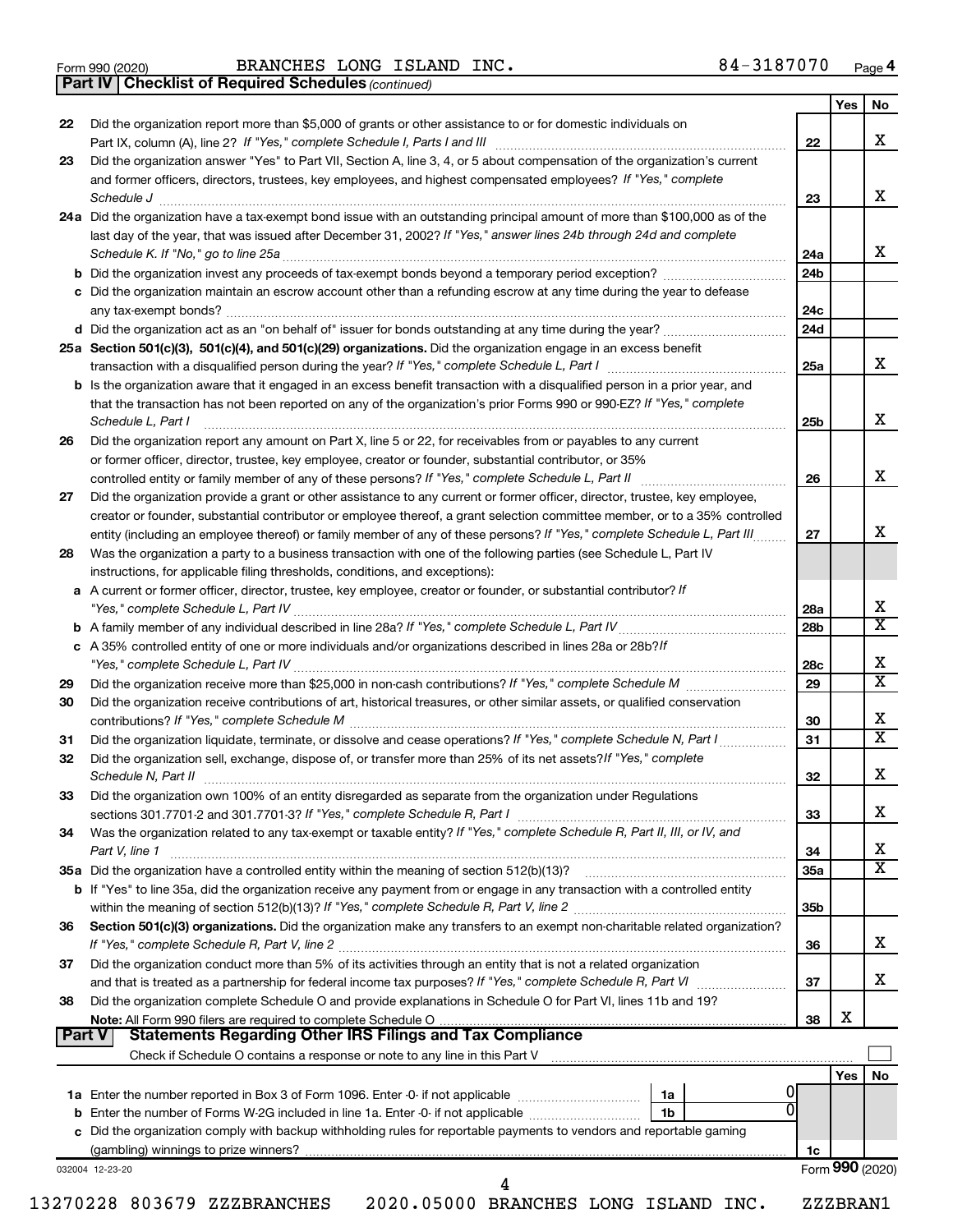| Form 990 (2020) | BRANCHES LONG ISLAND INC. |  |  |  | 84-3187070 | Page |
|-----------------|---------------------------|--|--|--|------------|------|
|-----------------|---------------------------|--|--|--|------------|------|

**Part V Statements Regarding Other IRS Filings and Tax Compliance**

*(continued)*

|        |                                                                                                                                                                                                               |                      | Yes | No               |
|--------|---------------------------------------------------------------------------------------------------------------------------------------------------------------------------------------------------------------|----------------------|-----|------------------|
|        | 2a Enter the number of employees reported on Form W-3, Transmittal of Wage and Tax Statements,                                                                                                                |                      |     |                  |
|        | 1<br>filed for the calendar year ending with or within the year covered by this return <i>manumumumum</i><br>2a                                                                                               |                      |     |                  |
|        |                                                                                                                                                                                                               | 2 <sub>b</sub>       | X   |                  |
|        |                                                                                                                                                                                                               |                      |     |                  |
|        | 3a Did the organization have unrelated business gross income of \$1,000 or more during the year?                                                                                                              | За                   |     | х                |
|        |                                                                                                                                                                                                               | 3b                   |     |                  |
|        | 4a At any time during the calendar year, did the organization have an interest in, or a signature or other authority over, a                                                                                  |                      |     |                  |
|        | financial account in a foreign country (such as a bank account, securities account, or other financial account)?                                                                                              | 4a                   |     | х                |
|        | <b>b</b> If "Yes," enter the name of the foreign country                                                                                                                                                      |                      |     |                  |
|        | See instructions for filing requirements for FinCEN Form 114, Report of Foreign Bank and Financial Accounts (FBAR).                                                                                           |                      |     |                  |
|        |                                                                                                                                                                                                               | 5a                   |     | х<br>$\mathbf x$ |
| b      |                                                                                                                                                                                                               | 5b<br>5 <sub>c</sub> |     |                  |
|        |                                                                                                                                                                                                               |                      |     |                  |
|        | 6a Does the organization have annual gross receipts that are normally greater than \$100,000, and did the organization solicit<br>any contributions that were not tax deductible as charitable contributions? | 6a                   |     | х                |
|        | b If "Yes," did the organization include with every solicitation an express statement that such contributions or gifts                                                                                        |                      |     |                  |
|        | were not tax deductible?                                                                                                                                                                                      | 6b                   |     |                  |
| 7      | Organizations that may receive deductible contributions under section 170(c).                                                                                                                                 |                      |     |                  |
| a      | Did the organization receive a payment in excess of \$75 made partly as a contribution and partly for goods and services provided to the payor?                                                               | 7a                   |     | x                |
|        |                                                                                                                                                                                                               | 7b                   |     |                  |
| c      | Did the organization sell, exchange, or otherwise dispose of tangible personal property for which it was required                                                                                             |                      |     |                  |
|        | to file Form 8282?                                                                                                                                                                                            | 7c                   |     | x                |
| d      | 7d                                                                                                                                                                                                            |                      |     |                  |
|        |                                                                                                                                                                                                               | 7e                   |     |                  |
|        |                                                                                                                                                                                                               | 7f                   |     |                  |
| g      | If the organization received a contribution of qualified intellectual property, did the organization file Form 8899 as required?                                                                              | 7g                   |     |                  |
| h      | If the organization received a contribution of cars, boats, airplanes, or other vehicles, did the organization file a Form 1098-C?                                                                            | 7h                   |     |                  |
| 8      | Sponsoring organizations maintaining donor advised funds. Did a donor advised fund maintained by the                                                                                                          |                      |     |                  |
|        | sponsoring organization have excess business holdings at any time during the year?                                                                                                                            | 8                    |     |                  |
| 9      | Sponsoring organizations maintaining donor advised funds.                                                                                                                                                     |                      |     |                  |
| а      | Did the sponsoring organization make any taxable distributions under section 4966?                                                                                                                            | 9а                   |     |                  |
| b      |                                                                                                                                                                                                               | 9b                   |     |                  |
| 10     | Section 501(c)(7) organizations. Enter:<br>10a                                                                                                                                                                |                      |     |                  |
| а<br>b | 10 <sub>b</sub><br>Gross receipts, included on Form 990, Part VIII, line 12, for public use of club facilities <i>manumum</i>                                                                                 |                      |     |                  |
| 11     | Section 501(c)(12) organizations. Enter:                                                                                                                                                                      |                      |     |                  |
|        | 11a                                                                                                                                                                                                           |                      |     |                  |
|        | <b>b</b> Gross income from other sources (Do not net amounts due or paid to other sources against                                                                                                             |                      |     |                  |
|        | amounts due or received from them.)<br>11b                                                                                                                                                                    |                      |     |                  |
|        | 12a Section 4947(a)(1) non-exempt charitable trusts. Is the organization filing Form 990 in lieu of Form 1041?                                                                                                | 12a                  |     |                  |
|        | <b>b</b> If "Yes," enter the amount of tax-exempt interest received or accrued during the year<br>12b                                                                                                         |                      |     |                  |
| 13     | Section 501(c)(29) qualified nonprofit health insurance issuers.                                                                                                                                              |                      |     |                  |
|        | a Is the organization licensed to issue qualified health plans in more than one state?                                                                                                                        | 1За                  |     |                  |
|        | Note: See the instructions for additional information the organization must report on Schedule O.                                                                                                             |                      |     |                  |
|        | <b>b</b> Enter the amount of reserves the organization is required to maintain by the states in which the                                                                                                     |                      |     |                  |
|        | 13 <sub>b</sub>                                                                                                                                                                                               |                      |     |                  |
|        | 13c                                                                                                                                                                                                           |                      |     |                  |
|        | 14a Did the organization receive any payments for indoor tanning services during the tax year?                                                                                                                | 14a                  |     | x                |
|        | b If "Yes," has it filed a Form 720 to report these payments? If "No," provide an explanation on Schedule O                                                                                                   | 14b                  |     |                  |
| 15     | Is the organization subject to the section 4960 tax on payment(s) of more than \$1,000,000 in remuneration or                                                                                                 |                      |     | x                |
|        |                                                                                                                                                                                                               | 15                   |     |                  |
| 16     | If "Yes," see instructions and file Form 4720, Schedule N.<br>Is the organization an educational institution subject to the section 4968 excise tax on net investment income?                                 | 16                   |     | x                |
|        | .<br>If "Yes," complete Form 4720, Schedule O.                                                                                                                                                                |                      |     |                  |
|        |                                                                                                                                                                                                               |                      |     |                  |

Form (2020) **990**

032005 12-23-20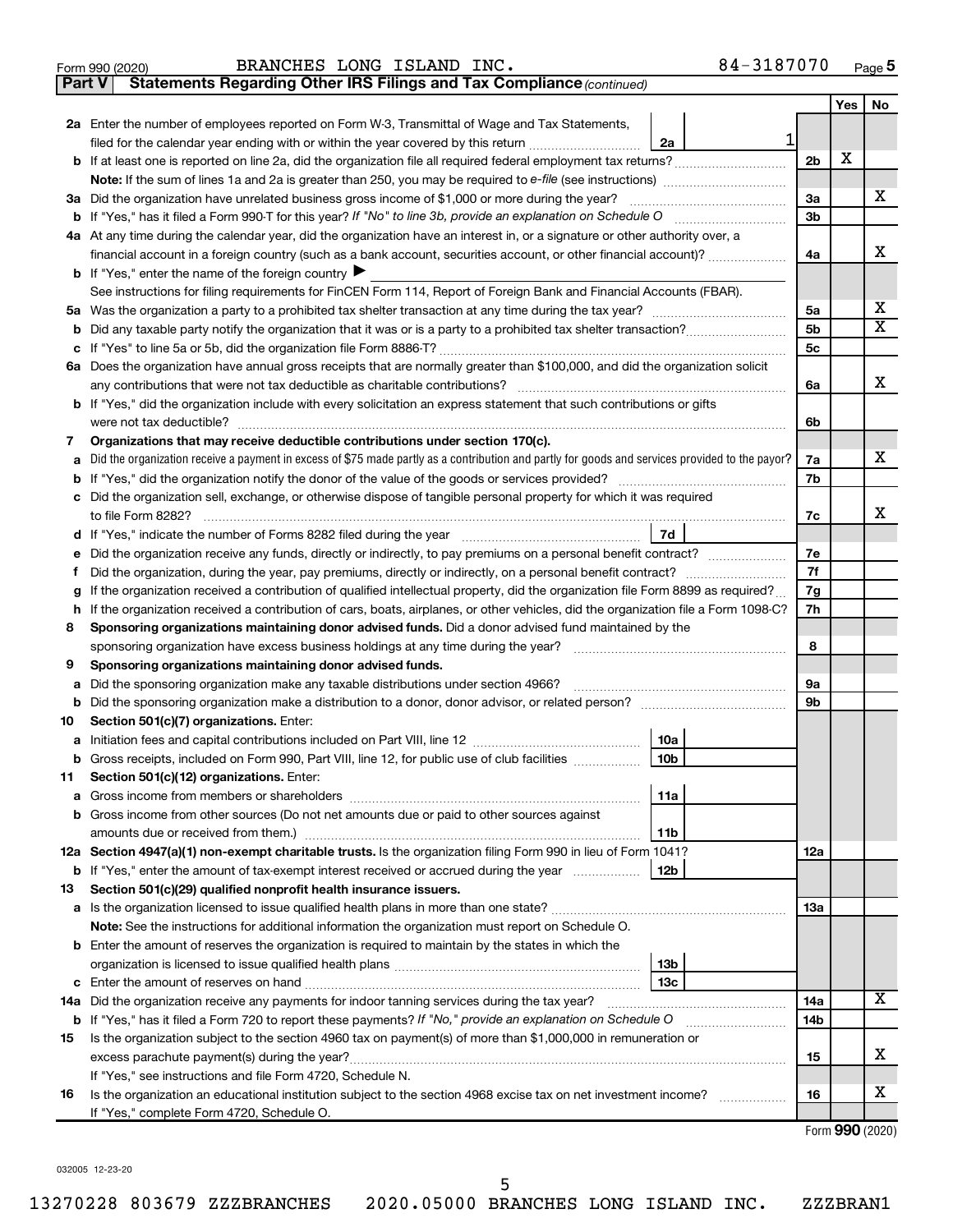| Form 990 (2020) |  |
|-----------------|--|
|-----------------|--|

**Part VI** Governance, Management, and Disclosure For each "Yes" response to lines 2 through 7b below, and for a "No" response *to line 8a, 8b, or 10b below, describe the circumstances, processes, or changes on Schedule O. See instructions.*

|     |                                                                                                                                                  |                               |                 |                       | $\overline{\mathbf{X}}$ |
|-----|--------------------------------------------------------------------------------------------------------------------------------------------------|-------------------------------|-----------------|-----------------------|-------------------------|
|     | <b>Section A. Governing Body and Management</b>                                                                                                  |                               |                 |                       |                         |
|     |                                                                                                                                                  |                               |                 | <b>Yes</b>            | No                      |
|     | 1a Enter the number of voting members of the governing body at the end of the tax year                                                           | 1a                            |                 |                       |                         |
|     | If there are material differences in voting rights among members of the governing body, or if the governing                                      |                               |                 |                       |                         |
|     | body delegated broad authority to an executive committee or similar committee, explain on Schedule O.                                            |                               |                 |                       |                         |
| b   | Enter the number of voting members included on line 1a, above, who are independent                                                               | 1b                            |                 |                       |                         |
| 2   | Did any officer, director, trustee, or key employee have a family relationship or a business relationship with any other                         |                               |                 |                       |                         |
|     | officer, director, trustee, or key employee?                                                                                                     |                               | $\mathbf{2}$    |                       | x                       |
| 3   | Did the organization delegate control over management duties customarily performed by or under the direct supervision                            |                               |                 |                       |                         |
|     |                                                                                                                                                  |                               | 3               |                       | х                       |
| 4   | Did the organization make any significant changes to its governing documents since the prior Form 990 was filed?                                 |                               | $\overline{4}$  |                       | $\overline{\textbf{x}}$ |
| 5   |                                                                                                                                                  |                               | 5               |                       | $\overline{\textbf{x}}$ |
| 6   |                                                                                                                                                  |                               | 6               |                       | $\overline{\textbf{x}}$ |
| 7a  | Did the organization have members, stockholders, or other persons who had the power to elect or appoint one or                                   |                               |                 |                       |                         |
|     |                                                                                                                                                  |                               | 7a              |                       | x                       |
|     | <b>b</b> Are any governance decisions of the organization reserved to (or subject to approval by) members, stockholders, or                      |                               |                 |                       |                         |
|     | persons other than the governing body?                                                                                                           |                               | 7b              |                       | x                       |
| 8   | Did the organization contemporaneously document the meetings held or written actions undertaken during the year by the following:                |                               |                 |                       |                         |
|     |                                                                                                                                                  |                               | 8a              | х                     |                         |
|     |                                                                                                                                                  |                               | 8b              | $\overline{\text{x}}$ |                         |
| 9   | Is there any officer, director, trustee, or key employee listed in Part VII, Section A, who cannot be reached at the                             |                               |                 |                       |                         |
|     |                                                                                                                                                  |                               | 9               |                       | x                       |
|     | Section B. Policies (This Section B requests information about policies not required by the Internal Revenue Code.)                              |                               |                 |                       |                         |
|     |                                                                                                                                                  |                               |                 | Yes                   | No                      |
|     |                                                                                                                                                  |                               | 10a             |                       |                         |
|     | b If "Yes," did the organization have written policies and procedures governing the activities of such chapters, affiliates,                     |                               |                 |                       |                         |
|     | and branches to ensure their operations are consistent with the organization's exempt purposes? <i>managereconominion</i>                        |                               | 10 <sub>b</sub> |                       |                         |
|     | 11a Has the organization provided a complete copy of this Form 990 to all members of its governing body before filing the form?                  |                               | 11a             |                       | $\overline{\mathbf{X}}$ |
|     | <b>b</b> Describe in Schedule O the process, if any, used by the organization to review this Form 990.                                           |                               |                 |                       |                         |
| 12a |                                                                                                                                                  |                               | 12a             |                       | x                       |
| b   | Were officers, directors, or trustees, and key employees required to disclose annually interests that could give rise to conflicts?              |                               | 12 <sub>b</sub> |                       |                         |
|     | c Did the organization regularly and consistently monitor and enforce compliance with the policy? If "Yes," describe                             |                               |                 |                       |                         |
|     |                                                                                                                                                  |                               | 12c             |                       |                         |
| 13  | in Schedule O how this was done manufactured and continuum and contact the way to the set of the set of the schedule O how this was done         |                               | 13              |                       | $\overline{\mathbf{X}}$ |
|     |                                                                                                                                                  |                               | 14              |                       | $\overline{\mathtt{x}}$ |
| 14  | Did the organization have a written document retention and destruction policy? [11] manufaction manufaction in                                   |                               |                 |                       |                         |
| 15  | Did the process for determining compensation of the following persons include a review and approval by independent                               |                               |                 |                       |                         |
|     | persons, comparability data, and contemporaneous substantiation of the deliberation and decision?                                                |                               |                 |                       | х                       |
|     |                                                                                                                                                  |                               | 15a             |                       | $\overline{\text{x}}$   |
|     |                                                                                                                                                  |                               | 15b             |                       |                         |
|     | If "Yes" to line 15a or 15b, describe the process in Schedule O (see instructions).                                                              |                               |                 |                       |                         |
|     | 16a Did the organization invest in, contribute assets to, or participate in a joint venture or similar arrangement with a                        |                               |                 |                       |                         |
|     | taxable entity during the year?                                                                                                                  |                               | 16a             |                       | х                       |
|     | <b>b</b> If "Yes," did the organization follow a written policy or procedure requiring the organization to evaluate its participation            |                               |                 |                       |                         |
|     | in joint venture arrangements under applicable federal tax law, and take steps to safeguard the organization's                                   |                               |                 |                       |                         |
|     | exempt status with respect to such arrangements?                                                                                                 |                               | 16b             |                       |                         |
|     | <b>Section C. Disclosure</b>                                                                                                                     |                               |                 |                       |                         |
| 17  | None<br>List the states with which a copy of this Form 990 is required to be filed >                                                             |                               |                 |                       |                         |
| 18  | Section 6104 requires an organization to make its Forms 1023 (1024 or 1024-A, if applicable), 990, and 990-T (Section 501(c)(3)s only) available |                               |                 |                       |                         |
|     | for public inspection. Indicate how you made these available. Check all that apply.                                                              |                               |                 |                       |                         |
|     | $ \underline{X} $ Upon request<br>Own website<br>Another's website                                                                               | Other (explain on Schedule O) |                 |                       |                         |
| 19  | Describe on Schedule O whether (and if so, how) the organization made its governing documents, conflict of interest policy, and financial        |                               |                 |                       |                         |
|     | statements available to the public during the tax year.                                                                                          |                               |                 |                       |                         |
|     | State the name, address, and telephone number of the person who possesses the organization's books and records                                   |                               |                 |                       |                         |
|     |                                                                                                                                                  |                               |                 |                       |                         |
|     |                                                                                                                                                  |                               |                 |                       |                         |
|     | SAMANTHA MORALES $-$ (631) 448-7832                                                                                                              |                               |                 |                       |                         |
|     | 588 MIDDLE COUNTRY ROAD, MIDDLE ISLAND, NY<br>11953                                                                                              |                               |                 |                       |                         |
| 20  | 032006 12-23-20<br>6                                                                                                                             |                               |                 | Form 990 (2020)       |                         |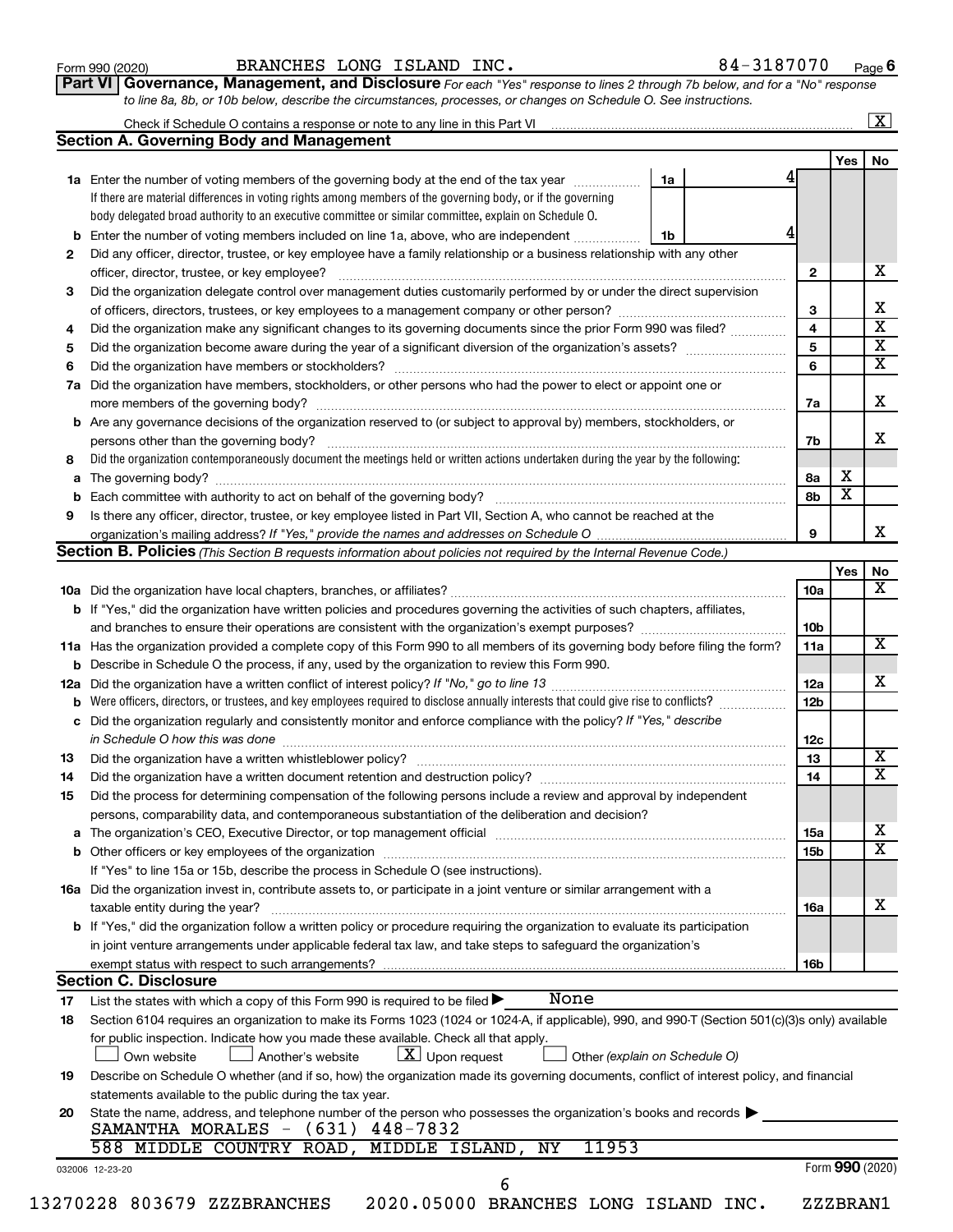$\Box$ 

| Part VII Compensation of Officers, Directors, Trustees, Key Employees, Highest Compensated |  |  |  |  |
|--------------------------------------------------------------------------------------------|--|--|--|--|
| <b>Employees, and Independent Contractors</b>                                              |  |  |  |  |

Check if Schedule O contains a response or note to any line in this Part VII

**Section A. Officers, Directors, Trustees, Key Employees, and Highest Compensated Employees**

**1a**  Complete this table for all persons required to be listed. Report compensation for the calendar year ending with or within the organization's tax year.  $\bullet$  List all of the organization's current officers, directors, trustees (whether individuals or organizations), regardless of amount of compensation.

Enter -0- in columns (D), (E), and (F) if no compensation was paid.

**•** List all of the organization's current key employees, if any. See instructions for definition of "key employee."

• List the organization's five *current* highest compensated employees (other than an officer, director, trustee, or key employee) who received reportable compensation (Box 5 of Form W-2 and/or Box 7 of Form 1099-MISC) of more than \$100,000 from the organization and any related organizations.

 $\bullet$  List all of the organization's former officers, key employees, and highest compensated employees who received more than \$100,000 of reportable compensation from the organization and any related organizations.

**•** List all of the organization's former directors or trustees that received, in the capacity as a former director or trustee of the organization, more than \$10,000 of reportable compensation from the organization and any related organizations.

See instructions for the order in which to list the persons above.

 $\boxed{\textbf{X}}$  Check this box if neither the organization nor any related organization compensated any current officer, director, or trustee.

| (A)                   | (B)                    |                                |                                                                  |             | (C)          |                                   |        | (D)                 | (E)                              | (F)                      |
|-----------------------|------------------------|--------------------------------|------------------------------------------------------------------|-------------|--------------|-----------------------------------|--------|---------------------|----------------------------------|--------------------------|
| Name and title        | Average                |                                | (do not check more than one                                      | Position    |              |                                   |        | Reportable          | Reportable                       | Estimated                |
|                       | hours per              |                                | box, unless person is both an<br>officer and a director/trustee) |             |              |                                   |        | compensation        | compensation                     | amount of                |
|                       | week                   |                                |                                                                  |             |              |                                   |        | from                | from related                     | other                    |
|                       | (list any<br>hours for |                                |                                                                  |             |              |                                   |        | the<br>organization | organizations<br>(W-2/1099-MISC) | compensation<br>from the |
|                       | related                |                                |                                                                  |             |              |                                   |        | (W-2/1099-MISC)     |                                  | organization             |
|                       | organizations          |                                |                                                                  |             |              |                                   |        |                     |                                  | and related              |
|                       | below                  |                                |                                                                  |             |              |                                   |        |                     |                                  | organizations            |
|                       | line)                  | Individual trustee or director | Institutional trustee                                            | Officer     | Key employee | Highest compensated<br>  employee | Former |                     |                                  |                          |
| (1) SAMANTHA MORALES  | 40.00                  |                                |                                                                  |             |              |                                   |        |                     |                                  |                          |
| PRESIDENT             |                        | $\mathbf X$                    |                                                                  | $\mathbf X$ |              |                                   |        | 0.                  | 0.                               | $\mathbf 0$ .            |
| (2) JENNIFER AVILES   | 20.00                  |                                |                                                                  |             |              |                                   |        |                     |                                  |                          |
| VICE PRESIDENT        |                        | $\mathbf X$                    |                                                                  | $\mathbf X$ |              |                                   |        | $\mathbf 0$ .       | 0.                               | $\mathbf 0$ .            |
| (3) STEPHANIE GENNETT | 20.00                  |                                |                                                                  |             |              |                                   |        |                     |                                  |                          |
| DONATIONS COORDINATOR |                        | $\mathbf X$                    |                                                                  | $\mathbf X$ |              |                                   |        | $\mathbf 0$ .       | 0.                               | $\mathbf 0$ .            |
| (4) NICOLE BELL       | 20.00                  |                                |                                                                  |             |              |                                   |        |                     |                                  |                          |
| VOLUNTEER COORDINATOR |                        | $\mathbf X$                    |                                                                  | $\mathbf X$ |              |                                   |        | $\mathbf 0$ .       | 0.                               | $\mathbf 0$ .            |
|                       |                        |                                |                                                                  |             |              |                                   |        |                     |                                  |                          |
|                       |                        |                                |                                                                  |             |              |                                   |        |                     |                                  |                          |
|                       |                        |                                |                                                                  |             |              |                                   |        |                     |                                  |                          |
|                       |                        |                                |                                                                  |             |              |                                   |        |                     |                                  |                          |
|                       |                        |                                |                                                                  |             |              |                                   |        |                     |                                  |                          |
|                       |                        |                                |                                                                  |             |              |                                   |        |                     |                                  |                          |
|                       |                        |                                |                                                                  |             |              |                                   |        |                     |                                  |                          |
|                       |                        |                                |                                                                  |             |              |                                   |        |                     |                                  |                          |
|                       |                        |                                |                                                                  |             |              |                                   |        |                     |                                  |                          |
|                       |                        |                                |                                                                  |             |              |                                   |        |                     |                                  |                          |
|                       |                        |                                |                                                                  |             |              |                                   |        |                     |                                  |                          |
|                       |                        |                                |                                                                  |             |              |                                   |        |                     |                                  |                          |
|                       |                        |                                |                                                                  |             |              |                                   |        |                     |                                  |                          |
|                       |                        |                                |                                                                  |             |              |                                   |        |                     |                                  |                          |
|                       |                        |                                |                                                                  |             |              |                                   |        |                     |                                  |                          |
|                       |                        |                                |                                                                  |             |              |                                   |        |                     |                                  |                          |
|                       |                        |                                |                                                                  |             |              |                                   |        |                     |                                  |                          |
|                       |                        |                                |                                                                  |             |              |                                   |        |                     |                                  |                          |
|                       |                        |                                |                                                                  |             |              |                                   |        |                     |                                  |                          |
|                       |                        |                                |                                                                  |             |              |                                   |        |                     |                                  |                          |
|                       |                        |                                |                                                                  |             |              |                                   |        |                     |                                  |                          |
|                       |                        |                                |                                                                  |             |              |                                   |        |                     |                                  |                          |
|                       |                        |                                |                                                                  |             |              |                                   |        |                     |                                  |                          |
|                       |                        |                                |                                                                  |             |              |                                   |        |                     |                                  |                          |
|                       |                        |                                |                                                                  |             |              |                                   |        |                     |                                  |                          |
| 032007 12-23-20       |                        |                                |                                                                  |             |              |                                   |        |                     |                                  | Form 990 (2020)          |
|                       |                        |                                |                                                                  |             |              | 7                                 |        |                     |                                  |                          |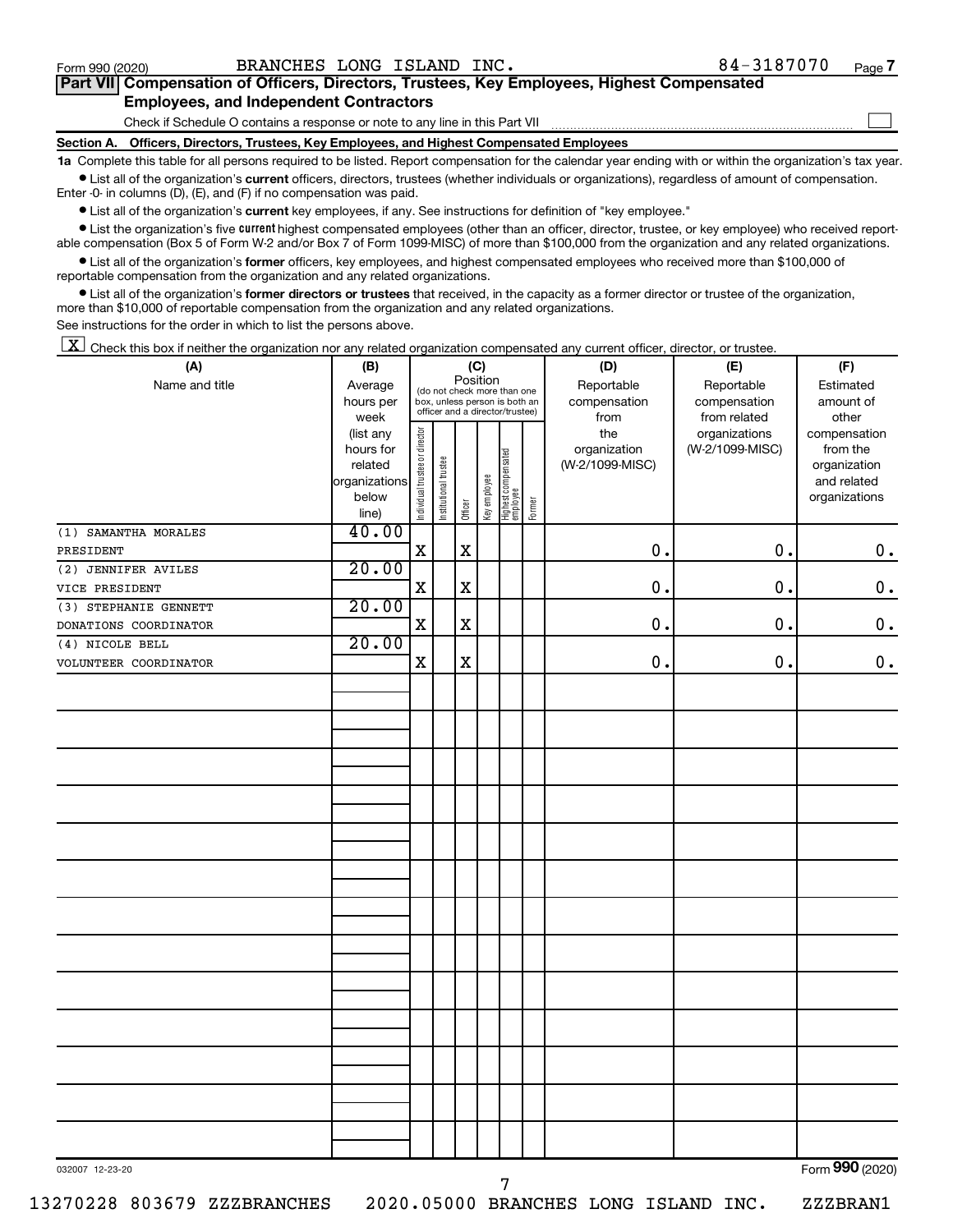|                 | Form 990 (2020)                                                                                                                                                                                                                                                                                                                                               | BRANCHES LONG ISLAND INC.                                            |                                |                       |                 |              |                                                                                                 |        |                                           | 84-3187070                                        |          |                     |                                                                          | Page 8                               |
|-----------------|---------------------------------------------------------------------------------------------------------------------------------------------------------------------------------------------------------------------------------------------------------------------------------------------------------------------------------------------------------------|----------------------------------------------------------------------|--------------------------------|-----------------------|-----------------|--------------|-------------------------------------------------------------------------------------------------|--------|-------------------------------------------|---------------------------------------------------|----------|---------------------|--------------------------------------------------------------------------|--------------------------------------|
| <b>Part VII</b> | Section A. Officers, Directors, Trustees, Key Employees, and Highest Compensated Employees (continued)                                                                                                                                                                                                                                                        |                                                                      |                                |                       |                 |              |                                                                                                 |        |                                           |                                                   |          |                     |                                                                          |                                      |
|                 | (A)<br>Name and title                                                                                                                                                                                                                                                                                                                                         | (B)<br>Average<br>hours per<br>week                                  |                                |                       | (C)<br>Position |              | (do not check more than one<br>box, unless person is both an<br>officer and a director/trustee) |        | (D)<br>Reportable<br>compensation<br>from | (E)<br>Reportable<br>compensation<br>from related |          |                     | (F)<br>Estimated<br>amount of<br>other                                   |                                      |
|                 |                                                                                                                                                                                                                                                                                                                                                               | (list any<br>hours for<br>related<br>organizations<br>below<br>line) | Individual trustee or director | Institutional trustee | Officer         | Key employee | Highest compensated<br>  employee                                                               | Former | the<br>organization<br>(W-2/1099-MISC)    | organizations<br>(W-2/1099-MISC)                  |          |                     | compensation<br>from the<br>organization<br>and related<br>organizations |                                      |
|                 |                                                                                                                                                                                                                                                                                                                                                               |                                                                      |                                |                       |                 |              |                                                                                                 |        |                                           |                                                   |          |                     |                                                                          |                                      |
|                 |                                                                                                                                                                                                                                                                                                                                                               |                                                                      |                                |                       |                 |              |                                                                                                 |        |                                           |                                                   |          |                     |                                                                          |                                      |
|                 |                                                                                                                                                                                                                                                                                                                                                               |                                                                      |                                |                       |                 |              |                                                                                                 |        |                                           |                                                   |          |                     |                                                                          |                                      |
|                 |                                                                                                                                                                                                                                                                                                                                                               |                                                                      |                                |                       |                 |              |                                                                                                 |        |                                           |                                                   |          |                     |                                                                          |                                      |
|                 |                                                                                                                                                                                                                                                                                                                                                               |                                                                      |                                |                       |                 |              |                                                                                                 |        |                                           |                                                   |          |                     |                                                                          |                                      |
|                 |                                                                                                                                                                                                                                                                                                                                                               |                                                                      |                                |                       |                 |              |                                                                                                 |        |                                           |                                                   |          |                     |                                                                          |                                      |
|                 |                                                                                                                                                                                                                                                                                                                                                               |                                                                      |                                |                       |                 |              |                                                                                                 |        |                                           |                                                   |          |                     |                                                                          |                                      |
|                 | 1b Subtotal                                                                                                                                                                                                                                                                                                                                                   |                                                                      |                                |                       |                 |              |                                                                                                 |        | $0$ .<br>$\overline{0}$ .                 |                                                   | 0.<br>σ. |                     |                                                                          | $\overline{0}$ .<br>$\overline{0}$ . |
| 2               | c Total from continuation sheets to Part VII, Section A manufactured by<br>Total number of individuals (including but not limited to those listed above) who received more than \$100,000 of reportable                                                                                                                                                       |                                                                      |                                |                       |                 |              |                                                                                                 |        | $0$ .                                     |                                                   | о.       |                     |                                                                          | $\overline{0}$ .                     |
|                 | compensation from the organization $\blacktriangleright$                                                                                                                                                                                                                                                                                                      |                                                                      |                                |                       |                 |              |                                                                                                 |        |                                           |                                                   |          |                     | Yes                                                                      | 0<br>No                              |
| 3               | Did the organization list any former officer, director, trustee, key employee, or highest compensated employee on<br>line 1a? If "Yes," complete Schedule J for such individual manufactured content to the set of the set of the s                                                                                                                           |                                                                      |                                |                       |                 |              |                                                                                                 |        |                                           |                                                   |          | 3                   |                                                                          | х                                    |
| 5               | For any individual listed on line 1a, is the sum of reportable compensation and other compensation from the organization<br>and related organizations greater than \$150,000? If "Yes," complete Schedule J for such individual<br>Did any person listed on line 1a receive or accrue compensation from any unrelated organization or individual for services |                                                                      |                                |                       |                 |              |                                                                                                 |        |                                           |                                                   |          | 4                   |                                                                          | х                                    |
|                 | <b>Section B. Independent Contractors</b>                                                                                                                                                                                                                                                                                                                     |                                                                      |                                |                       |                 |              |                                                                                                 |        |                                           |                                                   |          | 5                   |                                                                          | х                                    |
| 1.              | Complete this table for your five highest compensated independent contractors that received more than \$100,000 of compensation from<br>the organization. Report compensation for the calendar year ending with or within the organization's tax year.                                                                                                        |                                                                      |                                |                       |                 |              |                                                                                                 |        |                                           |                                                   |          |                     |                                                                          |                                      |
|                 | (A)<br>Name and business address                                                                                                                                                                                                                                                                                                                              |                                                                      |                                | <b>NONE</b>           |                 |              |                                                                                                 |        | (B)<br>Description of services            |                                                   |          | (C)<br>Compensation |                                                                          |                                      |
|                 |                                                                                                                                                                                                                                                                                                                                                               |                                                                      |                                |                       |                 |              |                                                                                                 |        |                                           |                                                   |          |                     |                                                                          |                                      |
|                 |                                                                                                                                                                                                                                                                                                                                                               |                                                                      |                                |                       |                 |              |                                                                                                 |        |                                           |                                                   |          |                     |                                                                          |                                      |
|                 |                                                                                                                                                                                                                                                                                                                                                               |                                                                      |                                |                       |                 |              |                                                                                                 |        |                                           |                                                   |          |                     |                                                                          |                                      |
|                 |                                                                                                                                                                                                                                                                                                                                                               |                                                                      |                                |                       |                 |              |                                                                                                 |        |                                           |                                                   |          |                     |                                                                          |                                      |
| 2               | Total number of independent contractors (including but not limited to those listed above) who received more than<br>\$100,000 of compensation from the organization                                                                                                                                                                                           |                                                                      |                                |                       |                 |              | 0                                                                                               |        |                                           |                                                   |          | Form 990 (2020)     |                                                                          |                                      |
|                 |                                                                                                                                                                                                                                                                                                                                                               |                                                                      |                                |                       |                 |              |                                                                                                 |        |                                           |                                                   |          |                     |                                                                          |                                      |

032008 12-23-20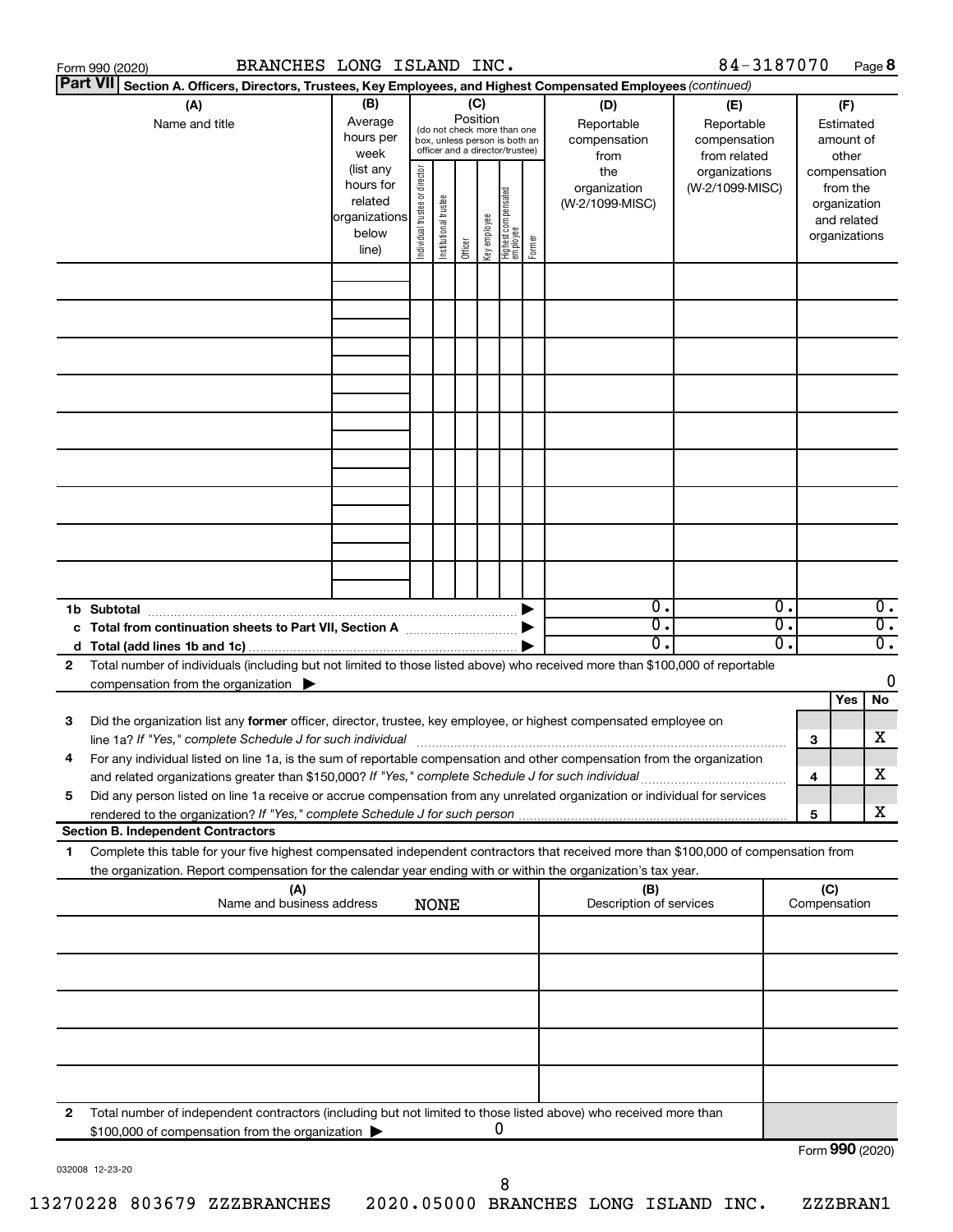|                                                           | <b>Part VIII</b> |   | <b>Statement of Revenue</b>                                                                                                                              |      |                                                   |                |                      |               |                                                          |           |                                                          |
|-----------------------------------------------------------|------------------|---|----------------------------------------------------------------------------------------------------------------------------------------------------------|------|---------------------------------------------------|----------------|----------------------|---------------|----------------------------------------------------------|-----------|----------------------------------------------------------|
|                                                           |                  |   |                                                                                                                                                          |      |                                                   |                |                      |               |                                                          |           | (D)                                                      |
|                                                           |                  |   |                                                                                                                                                          |      |                                                   |                |                      | Total revenue | Related or exempt  <br>function revenue business revenue | Unrelated | Revenue excluded<br>from tax under<br>sections 512 - 514 |
|                                                           |                  |   | 1 a Federated campaigns                                                                                                                                  |      | 1a                                                |                |                      |               |                                                          |           |                                                          |
|                                                           |                  | b | Membership dues<br>$\overline{\phantom{a}}$                                                                                                              |      | 1b                                                |                |                      |               |                                                          |           |                                                          |
|                                                           |                  | с | Fundraising events                                                                                                                                       |      | 1c                                                |                |                      |               |                                                          |           |                                                          |
|                                                           |                  | d | Related organizations                                                                                                                                    |      | 1d                                                |                |                      |               |                                                          |           |                                                          |
|                                                           |                  | е | Government grants (contributions)                                                                                                                        |      | 1e                                                |                | 5750.                |               |                                                          |           |                                                          |
|                                                           |                  | f | All other contributions, gifts, grants, and                                                                                                              |      |                                                   |                |                      |               |                                                          |           |                                                          |
|                                                           |                  |   | similar amounts not included above                                                                                                                       |      | 1f                                                |                | 187216.              |               |                                                          |           |                                                          |
| Contributions, Gifts, Grants<br>and Other Similar Amounts |                  |   | Noncash contributions included in lines 1a-1f                                                                                                            |      | 1g                                                |                |                      | 192966.       |                                                          |           |                                                          |
|                                                           |                  |   |                                                                                                                                                          |      |                                                   |                | <b>Business Code</b> |               |                                                          |           |                                                          |
|                                                           | 2a               |   |                                                                                                                                                          |      |                                                   |                |                      |               |                                                          |           |                                                          |
| Program Service<br>Revenue                                |                  | b | the contract of the contract of the contract of the contract of                                                                                          |      |                                                   |                |                      |               |                                                          |           |                                                          |
|                                                           |                  | c | the contract of the contract of the contract of the contract of                                                                                          |      |                                                   |                |                      |               |                                                          |           |                                                          |
|                                                           |                  | d | the control of the control of the control of the control of the control of<br>the control of the control of the control of the control of the control of |      |                                                   |                |                      |               |                                                          |           |                                                          |
|                                                           |                  | е |                                                                                                                                                          |      |                                                   |                |                      |               |                                                          |           |                                                          |
|                                                           |                  | f |                                                                                                                                                          |      |                                                   |                |                      |               |                                                          |           |                                                          |
|                                                           |                  |   |                                                                                                                                                          |      |                                                   |                |                      |               |                                                          |           |                                                          |
|                                                           | 3                |   | Investment income (including dividends, interest, and                                                                                                    |      |                                                   |                |                      |               |                                                          |           |                                                          |
|                                                           |                  |   |                                                                                                                                                          |      |                                                   |                |                      |               |                                                          |           |                                                          |
|                                                           | 4                |   | Income from investment of tax-exempt bond proceeds                                                                                                       |      |                                                   |                |                      |               |                                                          |           |                                                          |
|                                                           | 5                |   |                                                                                                                                                          |      |                                                   |                |                      |               |                                                          |           |                                                          |
|                                                           |                  |   |                                                                                                                                                          |      | (i) Real                                          |                | (ii) Personal        |               |                                                          |           |                                                          |
|                                                           |                  |   | <b>6 a</b> Gross rents<br>.                                                                                                                              | l 6a |                                                   |                |                      |               |                                                          |           |                                                          |
|                                                           |                  | b | Less: rental expenses                                                                                                                                    | 6b   |                                                   |                |                      |               |                                                          |           |                                                          |
|                                                           |                  | с | Rental income or (loss)                                                                                                                                  | 6с   |                                                   |                |                      |               |                                                          |           |                                                          |
|                                                           |                  | d | Net rental income or (loss)<br>7 a Gross amount from sales of                                                                                            |      | (i) Securities                                    |                | (ii) Other           |               |                                                          |           |                                                          |
|                                                           |                  |   | assets other than inventory                                                                                                                              | 7a   |                                                   |                |                      |               |                                                          |           |                                                          |
|                                                           |                  |   | <b>b</b> Less: cost or other basis                                                                                                                       |      |                                                   |                |                      |               |                                                          |           |                                                          |
|                                                           |                  |   | and sales expenses                                                                                                                                       | 7b   |                                                   |                |                      |               |                                                          |           |                                                          |
| Revenue                                                   |                  |   | Gain or (loss)                                                                                                                                           | 7c   |                                                   |                |                      |               |                                                          |           |                                                          |
|                                                           |                  |   |                                                                                                                                                          |      |                                                   |                |                      |               |                                                          |           |                                                          |
|                                                           |                  |   | 8 a Gross income from fundraising events (not                                                                                                            |      |                                                   |                |                      |               |                                                          |           |                                                          |
| $\check{\epsilon}$                                        |                  |   | including \$                                                                                                                                             |      | of                                                |                |                      |               |                                                          |           |                                                          |
|                                                           |                  |   | contributions reported on line 1c). See                                                                                                                  |      |                                                   |                |                      |               |                                                          |           |                                                          |
|                                                           |                  |   |                                                                                                                                                          |      |                                                   | 8a             |                      |               |                                                          |           |                                                          |
|                                                           |                  |   |                                                                                                                                                          |      |                                                   | 8b             |                      |               |                                                          |           |                                                          |
|                                                           |                  | с | Net income or (loss) from fundraising events                                                                                                             |      |                                                   |                |                      |               |                                                          |           |                                                          |
|                                                           |                  |   | 9 a Gross income from gaming activities. See                                                                                                             |      |                                                   |                |                      |               |                                                          |           |                                                          |
|                                                           |                  |   |                                                                                                                                                          |      |                                                   | 9 <sub>b</sub> |                      |               |                                                          |           |                                                          |
|                                                           |                  |   |                                                                                                                                                          |      |                                                   |                |                      |               |                                                          |           |                                                          |
|                                                           |                  |   | 10 a Gross sales of inventory, less returns                                                                                                              |      |                                                   |                |                      |               |                                                          |           |                                                          |
|                                                           |                  |   |                                                                                                                                                          |      |                                                   |                |                      |               |                                                          |           |                                                          |
|                                                           |                  |   | <b>b</b> Less: cost of goods sold                                                                                                                        |      |                                                   | <b>HObl</b>    |                      |               |                                                          |           |                                                          |
|                                                           |                  |   | c Net income or (loss) from sales of inventory                                                                                                           |      |                                                   |                |                      |               |                                                          |           |                                                          |
|                                                           |                  |   |                                                                                                                                                          |      |                                                   |                | <b>Business Code</b> |               |                                                          |           |                                                          |
| Miscellaneous<br>Revenue                                  | 11 a             |   | the control of the control of the control of the control of the control of                                                                               |      |                                                   |                |                      |               |                                                          |           |                                                          |
|                                                           |                  | b | <u> 1980 - John Stein, mars and de Brandenburg and de Brandenburg and de Brandenburg and de Brandenburg and de Br</u>                                    |      |                                                   |                |                      |               |                                                          |           |                                                          |
|                                                           |                  | c |                                                                                                                                                          |      | <u> 1989 - Johann Barn, mars et al. (b. 1989)</u> |                |                      |               |                                                          |           |                                                          |
|                                                           |                  |   |                                                                                                                                                          |      |                                                   |                |                      |               |                                                          |           |                                                          |
|                                                           |                  |   |                                                                                                                                                          |      |                                                   |                |                      | 192966.       | 0.                                                       | 0.        | 0.                                                       |
|                                                           | 12               |   |                                                                                                                                                          |      |                                                   |                |                      |               |                                                          |           | Form 990 (2020)                                          |
| 032009 12-23-20                                           |                  |   |                                                                                                                                                          |      |                                                   |                |                      | 9             |                                                          |           |                                                          |

13270228 803679 ZZZBRANCHES 2020.05000 BRANCHES LONG ISLAND INC. ZZZBRAN1

84-3187070 Page 9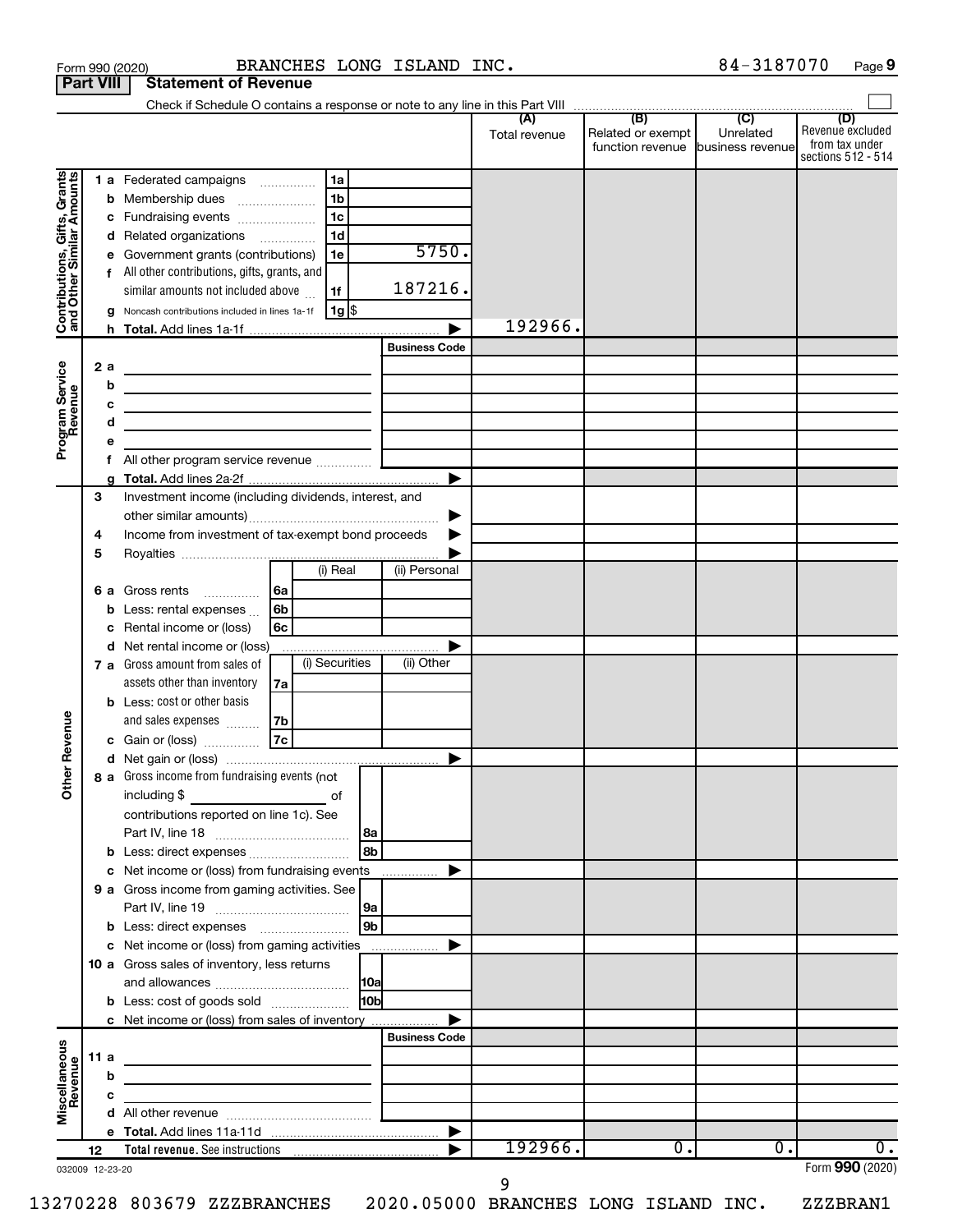**Part IX Statement of Functional Expenses**

Form 990 (2020) BRANCHES LONG ISLAND INC.  $84-3187070$  Page

*Section 501(c)(3) and 501(c)(4) organizations must complete all columns. All other organizations must complete column (A).*

|              | Do not include amounts reported on lines 6b,<br>7b, 8b, 9b, and 10b of Part VIII.                                             | (A)<br>Total expenses | (B)<br>Program service<br>expenses | (C)<br>Management and<br>general expenses | (D)<br>Fundraising<br>expenses |  |  |  |  |  |  |  |
|--------------|-------------------------------------------------------------------------------------------------------------------------------|-----------------------|------------------------------------|-------------------------------------------|--------------------------------|--|--|--|--|--|--|--|
| 1            | Grants and other assistance to domestic organizations                                                                         |                       |                                    |                                           |                                |  |  |  |  |  |  |  |
|              | and domestic governments. See Part IV, line 21                                                                                |                       |                                    |                                           |                                |  |  |  |  |  |  |  |
| $\mathbf{2}$ | Grants and other assistance to domestic                                                                                       |                       |                                    |                                           |                                |  |  |  |  |  |  |  |
|              | individuals. See Part IV, line 22                                                                                             | 73714.                | 73714.                             |                                           |                                |  |  |  |  |  |  |  |
| 3            | Grants and other assistance to foreign                                                                                        |                       |                                    |                                           |                                |  |  |  |  |  |  |  |
|              | organizations, foreign governments, and foreign                                                                               |                       |                                    |                                           |                                |  |  |  |  |  |  |  |
|              | individuals. See Part IV, lines 15 and 16                                                                                     |                       |                                    |                                           |                                |  |  |  |  |  |  |  |
| 4            | Benefits paid to or for members                                                                                               |                       |                                    |                                           |                                |  |  |  |  |  |  |  |
| 5            | Compensation of current officers, directors,                                                                                  |                       |                                    |                                           |                                |  |  |  |  |  |  |  |
|              | trustees, and key employees                                                                                                   | 6880.                 | 6880.                              |                                           |                                |  |  |  |  |  |  |  |
| 6            | Compensation not included above to disqualified                                                                               |                       |                                    |                                           |                                |  |  |  |  |  |  |  |
|              | persons (as defined under section 4958(f)(1)) and                                                                             |                       |                                    |                                           |                                |  |  |  |  |  |  |  |
|              | persons described in section 4958(c)(3)(B)                                                                                    |                       |                                    |                                           |                                |  |  |  |  |  |  |  |
| 7            |                                                                                                                               |                       |                                    |                                           |                                |  |  |  |  |  |  |  |
| 8            | Pension plan accruals and contributions (include                                                                              |                       |                                    |                                           |                                |  |  |  |  |  |  |  |
|              | section 401(k) and 403(b) employer contributions)                                                                             |                       |                                    |                                           |                                |  |  |  |  |  |  |  |
| 9            |                                                                                                                               | 1024.                 | 1024.                              |                                           |                                |  |  |  |  |  |  |  |
| 10           |                                                                                                                               |                       |                                    |                                           |                                |  |  |  |  |  |  |  |
| 11           | Fees for services (nonemployees):                                                                                             |                       |                                    |                                           |                                |  |  |  |  |  |  |  |
| a            |                                                                                                                               |                       |                                    |                                           |                                |  |  |  |  |  |  |  |
| b            |                                                                                                                               | 5236.                 | 5236.                              |                                           |                                |  |  |  |  |  |  |  |
| d            |                                                                                                                               |                       |                                    |                                           |                                |  |  |  |  |  |  |  |
|              | Professional fundraising services. See Part IV, line 17                                                                       |                       |                                    |                                           |                                |  |  |  |  |  |  |  |
| f            | Investment management fees                                                                                                    |                       |                                    |                                           |                                |  |  |  |  |  |  |  |
| g            | Other. (If line 11g amount exceeds 10% of line 25,                                                                            |                       |                                    |                                           |                                |  |  |  |  |  |  |  |
|              | column (A) amount, list line 11g expenses on Sch O.)                                                                          | 2363.                 |                                    |                                           | 2363.                          |  |  |  |  |  |  |  |
| 12           |                                                                                                                               | 136.                  | 136.                               |                                           |                                |  |  |  |  |  |  |  |
| 13           |                                                                                                                               | 4210.                 |                                    | 4210.                                     |                                |  |  |  |  |  |  |  |
| 14           |                                                                                                                               |                       |                                    |                                           |                                |  |  |  |  |  |  |  |
| 15           |                                                                                                                               |                       |                                    |                                           |                                |  |  |  |  |  |  |  |
| 16           |                                                                                                                               | 9604.                 | 9604.                              |                                           |                                |  |  |  |  |  |  |  |
| 17           | Travel                                                                                                                        | 804.                  | 804.                               |                                           |                                |  |  |  |  |  |  |  |
| 18           | Payments of travel or entertainment expenses                                                                                  |                       |                                    |                                           |                                |  |  |  |  |  |  |  |
|              | for any federal, state, or local public officials                                                                             |                       |                                    |                                           |                                |  |  |  |  |  |  |  |
| 19           | Conferences, conventions, and meetings                                                                                        |                       |                                    |                                           |                                |  |  |  |  |  |  |  |
| 20           | Interest                                                                                                                      |                       |                                    |                                           |                                |  |  |  |  |  |  |  |
| 21<br>22     | Depreciation, depletion, and amortization                                                                                     |                       |                                    |                                           |                                |  |  |  |  |  |  |  |
| 23           | Insurance                                                                                                                     | 358.                  | 358.                               |                                           |                                |  |  |  |  |  |  |  |
| 24           | Other expenses. Itemize expenses not covered                                                                                  |                       |                                    |                                           |                                |  |  |  |  |  |  |  |
|              | above (List miscellaneous expenses on line 24e. If                                                                            |                       |                                    |                                           |                                |  |  |  |  |  |  |  |
|              | line 24e amount exceeds 10% of line 25, column (A)<br>amount, list line 24e expenses on Schedule O.)                          |                       |                                    |                                           |                                |  |  |  |  |  |  |  |
| a            | <b>COMPUTER EXPENSE</b>                                                                                                       | 3840.                 |                                    | 3840.                                     |                                |  |  |  |  |  |  |  |
|              | REPAIRS & MAINTENANCE                                                                                                         | 2976.                 | 2976.                              |                                           |                                |  |  |  |  |  |  |  |
|              | <b>BANK CHARGES</b>                                                                                                           | 203.                  | 203.                               |                                           |                                |  |  |  |  |  |  |  |
| d            | POSTAGE AND DELIVERY                                                                                                          | 58.                   | 58.                                |                                           |                                |  |  |  |  |  |  |  |
|              | e All other expenses                                                                                                          |                       |                                    |                                           |                                |  |  |  |  |  |  |  |
| 25           | Total functional expenses. Add lines 1 through 24e                                                                            | 111406.               | 100993.                            | 8050.                                     | 2363.                          |  |  |  |  |  |  |  |
| 26           | Joint costs. Complete this line only if the organization                                                                      |                       |                                    |                                           |                                |  |  |  |  |  |  |  |
|              | reported in column (B) joint costs from a combined                                                                            |                       |                                    |                                           |                                |  |  |  |  |  |  |  |
|              | educational campaign and fundraising solicitation.<br>Check here $\blacktriangleright$<br>if following SOP 98-2 (ASC 958-720) |                       |                                    |                                           |                                |  |  |  |  |  |  |  |
|              |                                                                                                                               |                       |                                    |                                           | $000 \approx$                  |  |  |  |  |  |  |  |

032010 12-23-20

13270228 803679 ZZZBRANCHES 2020.05000 BRANCHES LONG ISLAND INC. ZZZBRAN1

Form (2020) **990**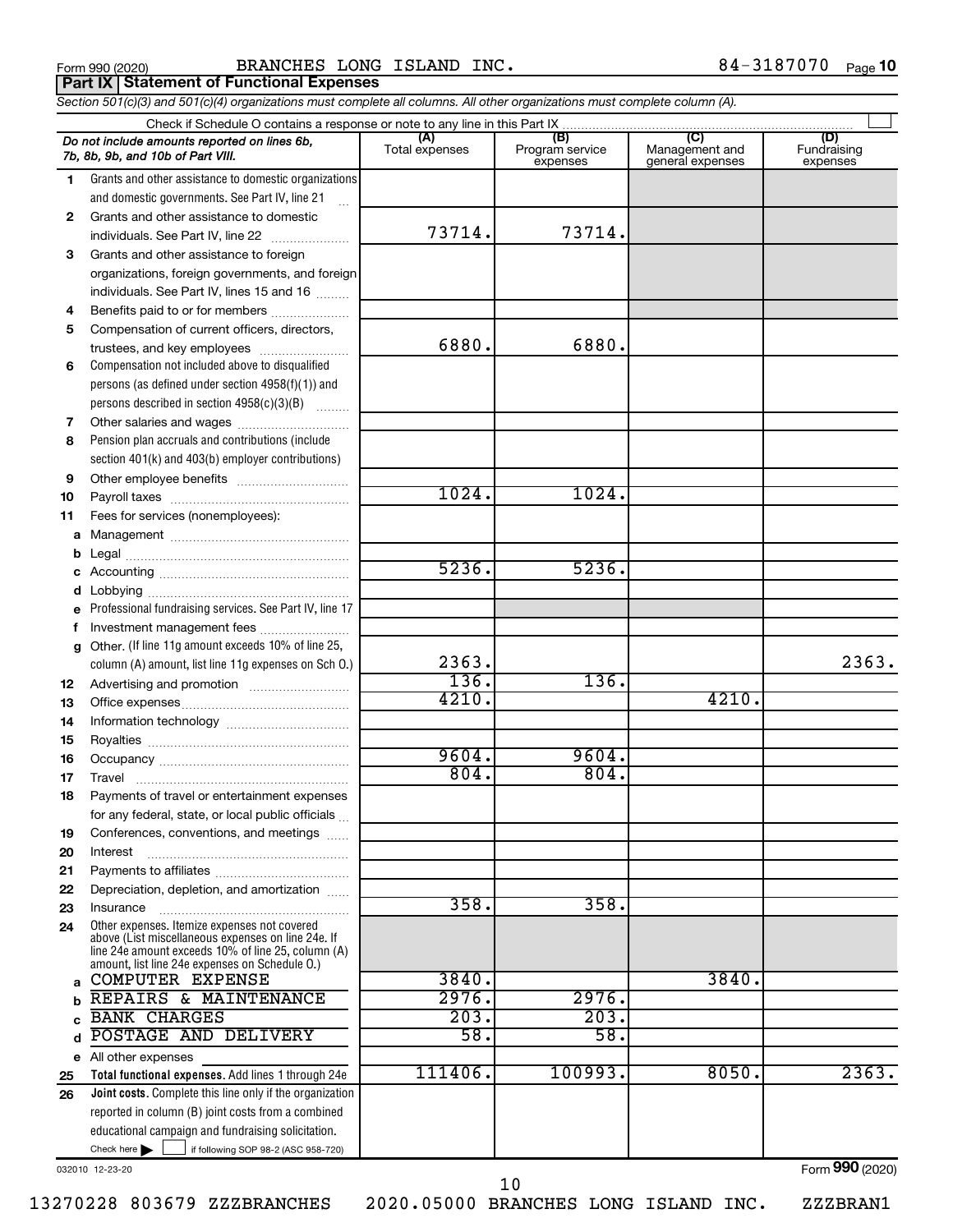**Part X Balance Sheet**

84-3187070 Page 11

|                             |          |                                                                                                                    |              | (A)<br>Beginning of year |                | (B)<br>End of year  |
|-----------------------------|----------|--------------------------------------------------------------------------------------------------------------------|--------------|--------------------------|----------------|---------------------|
|                             | 1        |                                                                                                                    |              |                          | $\mathbf{1}$   | 82670.              |
|                             | 2        |                                                                                                                    |              |                          | $\mathbf{2}$   |                     |
|                             | 3        |                                                                                                                    |              |                          | 3              |                     |
|                             | 4        |                                                                                                                    |              |                          | 4              |                     |
|                             | 5        | Loans and other receivables from any current or former officer, director,                                          |              |                          |                |                     |
|                             |          | trustee, key employee, creator or founder, substantial contributor, or 35%                                         |              |                          |                |                     |
|                             |          | controlled entity or family member of any of these persons                                                         |              |                          | 5              |                     |
|                             | 6        | Loans and other receivables from other disqualified persons (as defined                                            |              |                          |                |                     |
|                             |          | under section $4958(f)(1)$ , and persons described in section $4958(c)(3)(B)$                                      | <b>Salar</b> |                          | 6              |                     |
|                             | 7        |                                                                                                                    |              |                          | $\overline{7}$ |                     |
| Assets                      | 8        |                                                                                                                    |              |                          | 8              |                     |
|                             | 9        | Prepaid expenses and deferred charges                                                                              |              |                          | 9              |                     |
|                             |          | <b>10a</b> Land, buildings, and equipment: cost or other                                                           |              |                          |                |                     |
|                             |          | basis. Complete Part VI of Schedule D<br>  10a                                                                     |              |                          |                |                     |
|                             |          | 10 <sub>b</sub><br><b>b</b> Less: accumulated depreciation<br>$\ldots \ldots \ldots \ldots \ldots$                 |              |                          | 10c            |                     |
|                             | 11       |                                                                                                                    |              |                          | 11             |                     |
|                             | 12       |                                                                                                                    |              |                          | 12             |                     |
|                             | 13       |                                                                                                                    |              |                          | 13             |                     |
|                             | 14       |                                                                                                                    |              |                          | 14             |                     |
|                             | 15       |                                                                                                                    |              |                          | 15             |                     |
|                             | 16       | <b>Total assets.</b> Add lines 1 through 15 (must equal line 33) <i></i>                                           |              | $\overline{0}$ .         | 16             | 82670.              |
|                             | 17       |                                                                                                                    |              |                          | 17             |                     |
|                             | 18       |                                                                                                                    |              |                          | 18             |                     |
|                             | 19       |                                                                                                                    |              |                          | 19             |                     |
|                             | 20       |                                                                                                                    |              |                          | 20             |                     |
|                             | 21       | Escrow or custodial account liability. Complete Part IV of Schedule D                                              |              |                          | 21             |                     |
|                             | 22       | Loans and other payables to any current or former officer, director,                                               |              |                          |                |                     |
| Liabilities                 |          | trustee, key employee, creator or founder, substantial contributor, or 35%                                         |              |                          |                |                     |
|                             |          |                                                                                                                    |              |                          | 22             |                     |
|                             | 23       | Secured mortgages and notes payable to unrelated third parties                                                     |              |                          | 23             |                     |
|                             | 24       | Unsecured notes and loans payable to unrelated third parties                                                       |              |                          | 24             |                     |
|                             | 25       | Other liabilities (including federal income tax, payables to related third                                         |              |                          |                |                     |
|                             |          | parties, and other liabilities not included on lines 17-24). Complete Part X                                       |              |                          |                |                     |
|                             |          |                                                                                                                    |              | $\overline{0}$ .         | 25             | $\mathbf 0$ .       |
|                             | 26       |                                                                                                                    |              |                          | 26             |                     |
|                             |          | Organizations that follow FASB ASC 958, check here $\blacktriangleright$<br>and complete lines 27, 28, 32, and 33. |              |                          |                |                     |
|                             |          |                                                                                                                    |              |                          | 27             |                     |
|                             | 27       |                                                                                                                    |              |                          |                |                     |
|                             | 28       |                                                                                                                    |              |                          | 28             |                     |
|                             |          | Organizations that do not follow FASB ASC 958, check here $\triangleright \lfloor X \rfloor$                       |              |                          |                |                     |
| Net Assets or Fund Balances |          | and complete lines 29 through 33.                                                                                  |              | 0.                       |                | 0.                  |
|                             | 29       |                                                                                                                    |              | $\overline{0}$ .         | 29<br>30       | 81560.              |
|                             | 30       | Paid-in or capital surplus, or land, building, or equipment fund                                                   |              | $\overline{0}$ .         | 31             | 1110.               |
|                             | 31       | Retained earnings, endowment, accumulated income, or other funds                                                   |              | $\overline{0}$ .         | 32             | 82670.              |
|                             | 32<br>33 |                                                                                                                    |              | $\overline{0}$ .         | 33             | 82670.              |
|                             |          |                                                                                                                    |              |                          |                | $000 \text{ hours}$ |

Form (2020) **990**

13270228 803679 ZZZBRANCHES 2020.05000 BRANCHES LONG ISLAND INC. ZZZBRAN1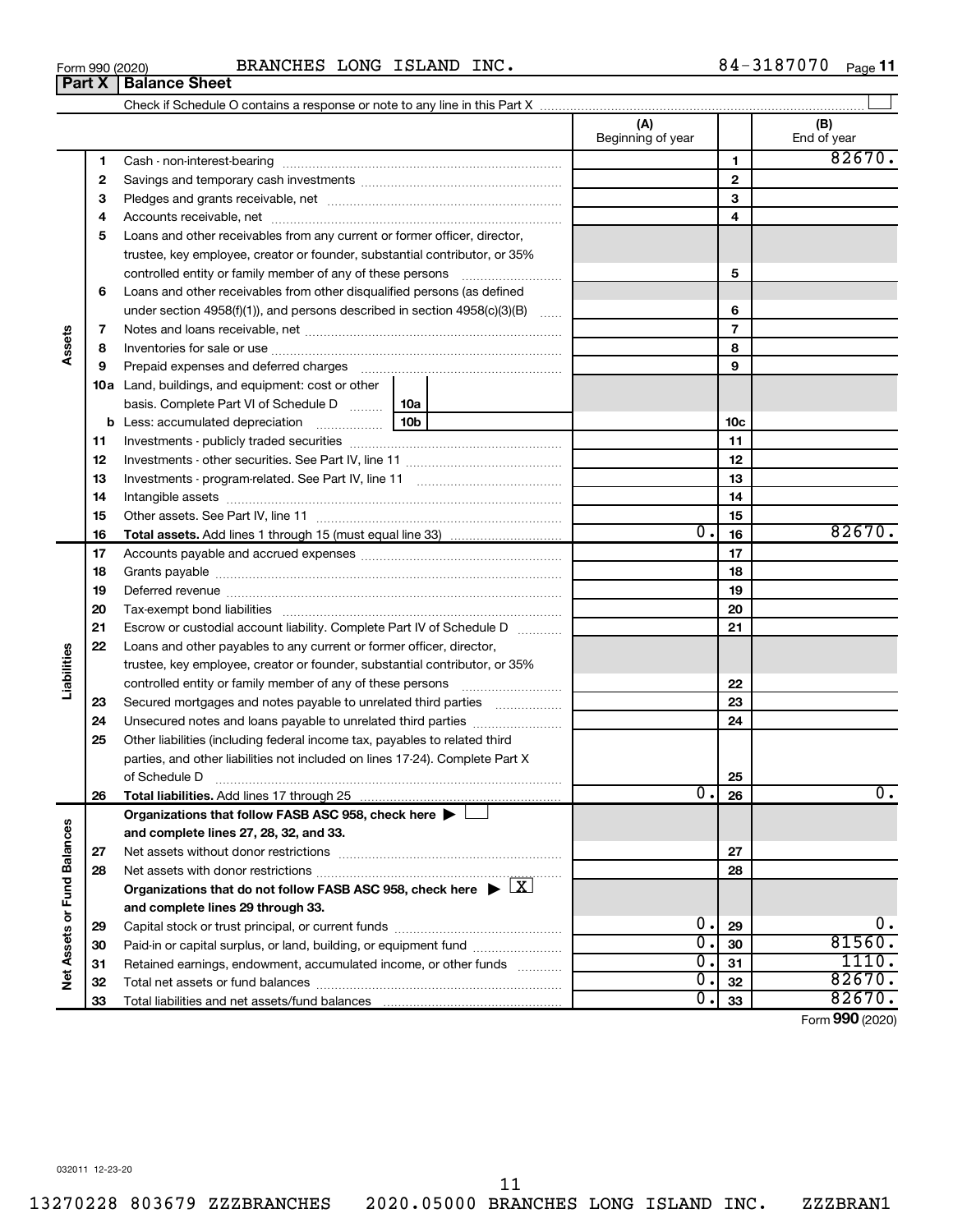|    | BRANCHES LONG ISLAND INC.<br>Form 990 (2020)                                                                                                                                                                                   | 84-3187070     |                |                     | Page 12          |
|----|--------------------------------------------------------------------------------------------------------------------------------------------------------------------------------------------------------------------------------|----------------|----------------|---------------------|------------------|
|    | <b>Part XI   Reconciliation of Net Assets</b>                                                                                                                                                                                  |                |                |                     |                  |
|    |                                                                                                                                                                                                                                |                |                |                     |                  |
|    |                                                                                                                                                                                                                                |                |                |                     |                  |
| 1  |                                                                                                                                                                                                                                | $\mathbf{1}$   |                | 192966.             |                  |
| 2  |                                                                                                                                                                                                                                | $\mathbf{2}$   |                | 111406.             |                  |
| з  | Revenue less expenses. Subtract line 2 from line 1                                                                                                                                                                             | 3              |                | 81560.              |                  |
| 4  |                                                                                                                                                                                                                                | $\overline{4}$ |                |                     | $0$ .            |
| 5  | Net unrealized gains (losses) on investments [111] matter in the contract of the contract of the contract of the contract of the contract of the contract of the contract of the contract of the contract of the contract of t | 5              |                |                     |                  |
| 6  |                                                                                                                                                                                                                                | 6              |                |                     |                  |
| 7  | Investment expenses www.communication.com/www.communication.com/www.communication.com/www.com                                                                                                                                  | $\overline{7}$ |                |                     |                  |
| 8  | Prior period adjustments www.communication.communication.communication.com/news-managements                                                                                                                                    | 8              |                |                     |                  |
| 9  | Other changes in net assets or fund balances (explain on Schedule O)                                                                                                                                                           | 9              |                |                     | $\overline{0}$ . |
| 10 | Net assets or fund balances at end of year. Combine lines 3 through 9 (must equal Part X, line 32,                                                                                                                             |                |                |                     |                  |
|    |                                                                                                                                                                                                                                | 10             |                | 81560.              |                  |
|    | Part XII Financial Statements and Reporting                                                                                                                                                                                    |                |                |                     |                  |
|    |                                                                                                                                                                                                                                |                |                |                     |                  |
| 1  | Accounting method used to prepare the Form 990: $X \subset X$ Cash<br>Accrual L<br>Other<br>If the organization changed its method of accounting from a prior year or checked "Other," explain in Schedule O.                  |                |                | Yes                 | No               |
|    |                                                                                                                                                                                                                                |                | 2a             |                     | x                |
|    | If "Yes," check a box below to indicate whether the financial statements for the year were compiled or reviewed on a                                                                                                           |                |                |                     |                  |
|    | separate basis, consolidated basis, or both:                                                                                                                                                                                   |                |                |                     |                  |
|    | Consolidated basis<br>Both consolidated and separate basis<br>Separate basis                                                                                                                                                   |                |                |                     |                  |
|    |                                                                                                                                                                                                                                |                | 2 <sub>b</sub> |                     | х                |
|    | If "Yes," check a box below to indicate whether the financial statements for the year were audited on a separate basis,                                                                                                        |                |                |                     |                  |
|    | consolidated basis, or both:                                                                                                                                                                                                   |                |                |                     |                  |
|    | Consolidated basis<br>Both consolidated and separate basis<br>Separate basis                                                                                                                                                   |                |                |                     |                  |
|    | c If "Yes" to line 2a or 2b, does the organization have a committee that assumes responsibility for oversight of the audit,                                                                                                    |                |                |                     |                  |
|    |                                                                                                                                                                                                                                |                | 2c             | х                   |                  |
|    | If the organization changed either its oversight process or selection process during the tax year, explain on Schedule O.                                                                                                      |                |                |                     |                  |
|    | 3a As a result of a federal award, was the organization required to undergo an audit or audits as set forth in the Single Audit                                                                                                |                |                |                     |                  |
|    |                                                                                                                                                                                                                                |                | 3a             |                     | х                |
|    | <b>b</b> If "Yes," did the organization undergo the required audit or audits? If the organization did not undergo the required audit                                                                                           |                |                |                     |                  |
|    |                                                                                                                                                                                                                                |                | 3b             | $000 \text{ hours}$ |                  |
|    |                                                                                                                                                                                                                                |                |                |                     |                  |

Form (2020) **990**

032012 12-23-20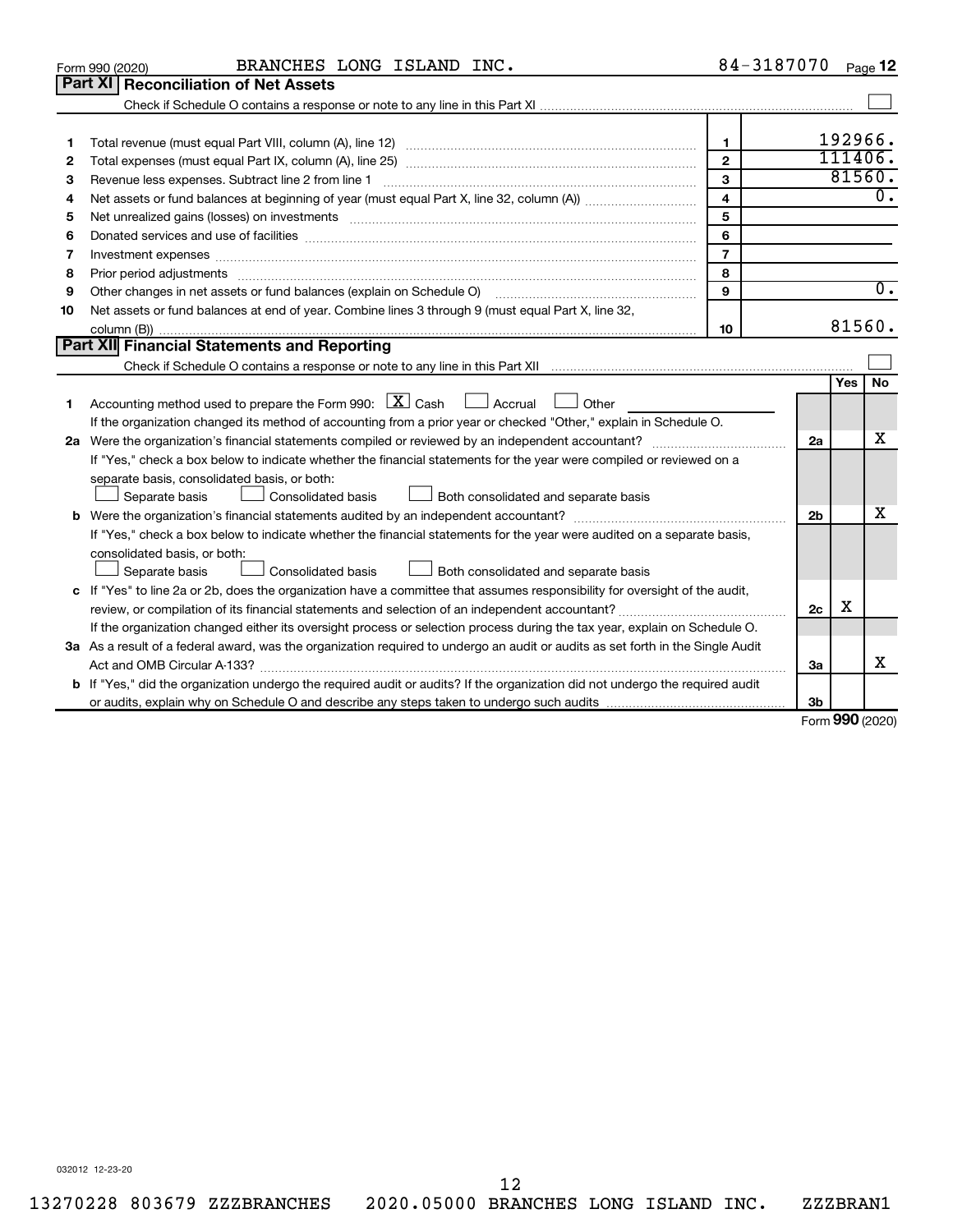**SCHEDULE A**

Department of the Treasury Internal Revenue Service

Form 990 or 990-EZ) **Public Charity Status and Public Support**<br>
Complete if the organization is a section 501(c)(3) organization or a section<br> **2020** 

**4947(a)(1) nonexempt charitable trust. | Attach to Form 990 or Form 990-EZ.** 

**| Go to www.irs.gov/Form990 for instructions and the latest information.**

|    | OMB No. 1545-0047                   |
|----|-------------------------------------|
|    | 2020                                |
|    | <b>Open to Public</b><br>Inspection |
| œ. | ntificatio                          |

| Name of the organization |  |
|--------------------------|--|
|--------------------------|--|

|       |                                                                                                                                                                                                               | Name of the organization                                                                                                                                                                    |          |                                                       |                             |                                 |                            |  | <b>Employer identification number</b> |  |  |  |
|-------|---------------------------------------------------------------------------------------------------------------------------------------------------------------------------------------------------------------|---------------------------------------------------------------------------------------------------------------------------------------------------------------------------------------------|----------|-------------------------------------------------------|-----------------------------|---------------------------------|----------------------------|--|---------------------------------------|--|--|--|
|       |                                                                                                                                                                                                               |                                                                                                                                                                                             |          | BRANCHES LONG ISLAND INC.                             |                             |                                 |                            |  | 84-3187070                            |  |  |  |
|       | Part I                                                                                                                                                                                                        | Reason for Public Charity Status. (All organizations must complete this part.) See instructions.                                                                                            |          |                                                       |                             |                                 |                            |  |                                       |  |  |  |
|       |                                                                                                                                                                                                               | The organization is not a private foundation because it is: (For lines 1 through 12, check only one box.)                                                                                   |          |                                                       |                             |                                 |                            |  |                                       |  |  |  |
| 1.    |                                                                                                                                                                                                               | A church, convention of churches, or association of churches described in section 170(b)(1)(A)(i).                                                                                          |          |                                                       |                             |                                 |                            |  |                                       |  |  |  |
| 2     |                                                                                                                                                                                                               | A school described in section 170(b)(1)(A)(ii). (Attach Schedule E (Form 990 or 990-EZ).)                                                                                                   |          |                                                       |                             |                                 |                            |  |                                       |  |  |  |
| 3.    |                                                                                                                                                                                                               | A hospital or a cooperative hospital service organization described in section 170(b)(1)(A)(iii).                                                                                           |          |                                                       |                             |                                 |                            |  |                                       |  |  |  |
| 4     |                                                                                                                                                                                                               | A medical research organization operated in conjunction with a hospital described in section 170(b)(1)(A)(iii). Enter the hospital's name,                                                  |          |                                                       |                             |                                 |                            |  |                                       |  |  |  |
|       |                                                                                                                                                                                                               | city, and state:                                                                                                                                                                            |          |                                                       |                             |                                 |                            |  |                                       |  |  |  |
| 5.    |                                                                                                                                                                                                               | An organization operated for the benefit of a college or university owned or operated by a governmental unit described in                                                                   |          |                                                       |                             |                                 |                            |  |                                       |  |  |  |
|       |                                                                                                                                                                                                               | section 170(b)(1)(A)(iv). (Complete Part II.)                                                                                                                                               |          |                                                       |                             |                                 |                            |  |                                       |  |  |  |
| 6.    |                                                                                                                                                                                                               | A federal, state, or local government or governmental unit described in section 170(b)(1)(A)(v).                                                                                            |          |                                                       |                             |                                 |                            |  |                                       |  |  |  |
|       |                                                                                                                                                                                                               | 7 $ X $ An organization that normally receives a substantial part of its support from a governmental unit or from the general public described in                                           |          |                                                       |                             |                                 |                            |  |                                       |  |  |  |
|       |                                                                                                                                                                                                               | section 170(b)(1)(A)(vi). (Complete Part II.)                                                                                                                                               |          |                                                       |                             |                                 |                            |  |                                       |  |  |  |
| 8     | A community trust described in section 170(b)(1)(A)(vi). (Complete Part II.)<br>An agricultural research organization described in section 170(b)(1)(A)(ix) operated in conjunction with a land-grant college |                                                                                                                                                                                             |          |                                                       |                             |                                 |                            |  |                                       |  |  |  |
| 9     |                                                                                                                                                                                                               |                                                                                                                                                                                             |          |                                                       |                             |                                 |                            |  |                                       |  |  |  |
|       |                                                                                                                                                                                                               | or university or a non-land-grant college of agriculture (see instructions). Enter the name, city, and state of the college or                                                              |          |                                                       |                             |                                 |                            |  |                                       |  |  |  |
|       |                                                                                                                                                                                                               | university:                                                                                                                                                                                 |          |                                                       |                             |                                 |                            |  |                                       |  |  |  |
| 10    |                                                                                                                                                                                                               | An organization that normally receives (1) more than 33 1/3% of its support from contributions, membership fees, and gross receipts from                                                    |          |                                                       |                             |                                 |                            |  |                                       |  |  |  |
|       |                                                                                                                                                                                                               | activities related to its exempt functions, subject to certain exceptions; and (2) no more than 33 1/3% of its support from gross investment                                                |          |                                                       |                             |                                 |                            |  |                                       |  |  |  |
|       |                                                                                                                                                                                                               | income and unrelated business taxable income (less section 511 tax) from businesses acquired by the organization after June 30, 1975.                                                       |          |                                                       |                             |                                 |                            |  |                                       |  |  |  |
|       |                                                                                                                                                                                                               | See section 509(a)(2). (Complete Part III.)                                                                                                                                                 |          |                                                       |                             |                                 |                            |  |                                       |  |  |  |
| 11    |                                                                                                                                                                                                               | An organization organized and operated exclusively to test for public safety. See section 509(a)(4).                                                                                        |          |                                                       |                             |                                 |                            |  |                                       |  |  |  |
| 12    |                                                                                                                                                                                                               | An organization organized and operated exclusively for the benefit of, to perform the functions of, or to carry out the purposes of one or                                                  |          |                                                       |                             |                                 |                            |  |                                       |  |  |  |
|       |                                                                                                                                                                                                               | more publicly supported organizations described in section 509(a)(1) or section 509(a)(2). See section 509(a)(3). Check the box in                                                          |          |                                                       |                             |                                 |                            |  |                                       |  |  |  |
|       |                                                                                                                                                                                                               | lines 12a through 12d that describes the type of supporting organization and complete lines 12e, 12f, and 12g.                                                                              |          |                                                       |                             |                                 |                            |  |                                       |  |  |  |
| а     |                                                                                                                                                                                                               | Type I. A supporting organization operated, supervised, or controlled by its supported organization(s), typically by giving                                                                 |          |                                                       |                             |                                 |                            |  |                                       |  |  |  |
|       |                                                                                                                                                                                                               | the supported organization(s) the power to regularly appoint or elect a majority of the directors or trustees of the supporting                                                             |          |                                                       |                             |                                 |                            |  |                                       |  |  |  |
|       |                                                                                                                                                                                                               | organization. You must complete Part IV, Sections A and B.                                                                                                                                  |          |                                                       |                             |                                 |                            |  |                                       |  |  |  |
| b     |                                                                                                                                                                                                               | Type II. A supporting organization supervised or controlled in connection with its supported organization(s), by having                                                                     |          |                                                       |                             |                                 |                            |  |                                       |  |  |  |
|       |                                                                                                                                                                                                               | control or management of the supporting organization vested in the same persons that control or manage the supported                                                                        |          |                                                       |                             |                                 |                            |  |                                       |  |  |  |
|       |                                                                                                                                                                                                               | organization(s). You must complete Part IV, Sections A and C.<br>Type III functionally integrated. A supporting organization operated in connection with, and functionally integrated with, |          |                                                       |                             |                                 |                            |  |                                       |  |  |  |
| с     |                                                                                                                                                                                                               | its supported organization(s) (see instructions). You must complete Part IV, Sections A, D, and E.                                                                                          |          |                                                       |                             |                                 |                            |  |                                       |  |  |  |
| d     |                                                                                                                                                                                                               | Type III non-functionally integrated. A supporting organization operated in connection with its supported organization(s)                                                                   |          |                                                       |                             |                                 |                            |  |                                       |  |  |  |
|       |                                                                                                                                                                                                               | that is not functionally integrated. The organization generally must satisfy a distribution requirement and an attentiveness                                                                |          |                                                       |                             |                                 |                            |  |                                       |  |  |  |
|       |                                                                                                                                                                                                               | requirement (see instructions). You must complete Part IV, Sections A and D, and Part V.                                                                                                    |          |                                                       |                             |                                 |                            |  |                                       |  |  |  |
|       |                                                                                                                                                                                                               | Check this box if the organization received a written determination from the IRS that it is a Type I, Type II, Type III                                                                     |          |                                                       |                             |                                 |                            |  |                                       |  |  |  |
|       |                                                                                                                                                                                                               | functionally integrated, or Type III non-functionally integrated supporting organization.                                                                                                   |          |                                                       |                             |                                 |                            |  |                                       |  |  |  |
|       |                                                                                                                                                                                                               | f Enter the number of supported organizations                                                                                                                                               |          |                                                       |                             |                                 |                            |  |                                       |  |  |  |
|       |                                                                                                                                                                                                               | g Provide the following information about the supported organization(s).                                                                                                                    |          |                                                       |                             |                                 |                            |  |                                       |  |  |  |
|       |                                                                                                                                                                                                               | (i) Name of supported                                                                                                                                                                       | (ii) EIN | (iii) Type of organization                            | in your governing document? | (iv) Is the organization listed | (v) Amount of monetary     |  | (vi) Amount of other                  |  |  |  |
|       |                                                                                                                                                                                                               | organization                                                                                                                                                                                |          | (described on lines 1-10<br>above (see instructions)) | Yes                         | No                              | support (see instructions) |  | support (see instructions)            |  |  |  |
|       |                                                                                                                                                                                                               |                                                                                                                                                                                             |          |                                                       |                             |                                 |                            |  |                                       |  |  |  |
|       |                                                                                                                                                                                                               |                                                                                                                                                                                             |          |                                                       |                             |                                 |                            |  |                                       |  |  |  |
|       |                                                                                                                                                                                                               |                                                                                                                                                                                             |          |                                                       |                             |                                 |                            |  |                                       |  |  |  |
|       |                                                                                                                                                                                                               |                                                                                                                                                                                             |          |                                                       |                             |                                 |                            |  |                                       |  |  |  |
|       |                                                                                                                                                                                                               |                                                                                                                                                                                             |          |                                                       |                             |                                 |                            |  |                                       |  |  |  |
|       |                                                                                                                                                                                                               |                                                                                                                                                                                             |          |                                                       |                             |                                 |                            |  |                                       |  |  |  |
|       |                                                                                                                                                                                                               |                                                                                                                                                                                             |          |                                                       |                             |                                 |                            |  |                                       |  |  |  |
|       |                                                                                                                                                                                                               |                                                                                                                                                                                             |          |                                                       |                             |                                 |                            |  |                                       |  |  |  |
|       |                                                                                                                                                                                                               |                                                                                                                                                                                             |          |                                                       |                             |                                 |                            |  |                                       |  |  |  |
|       |                                                                                                                                                                                                               |                                                                                                                                                                                             |          |                                                       |                             |                                 |                            |  |                                       |  |  |  |
| Total |                                                                                                                                                                                                               |                                                                                                                                                                                             |          |                                                       |                             |                                 |                            |  |                                       |  |  |  |
|       |                                                                                                                                                                                                               | LHA For Paperwork Reduction Act Notice, see the Instructions for Form 990 or 990-EZ. 032021 01-25-21                                                                                        |          |                                                       |                             |                                 |                            |  | Schedule A (Form 990 or 990-EZ) 2020  |  |  |  |

13270228 803679 ZZZBRANCHES 2020.05000 BRANCHES LONG ISLAND INC. ZZZBRAN1 13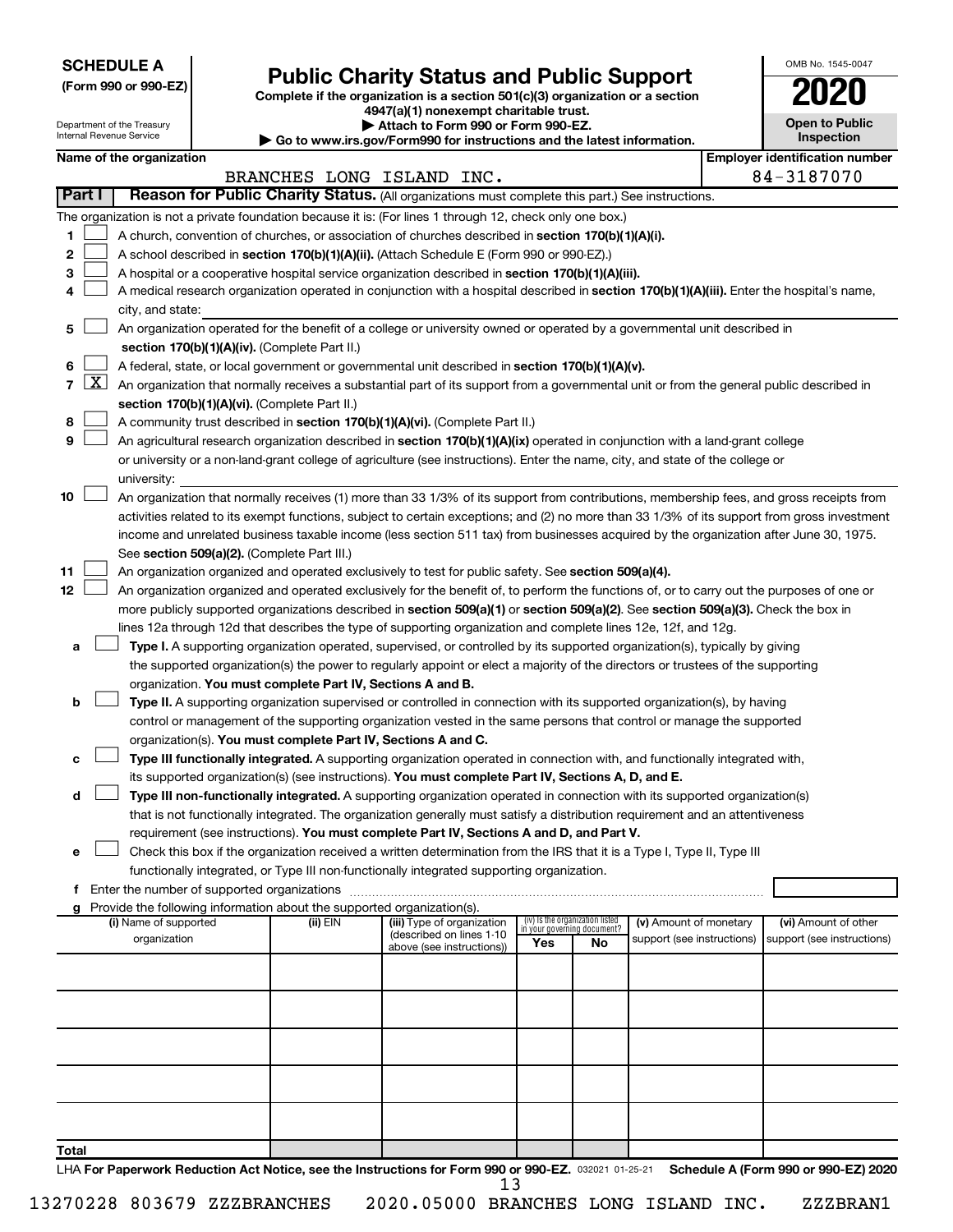# Schedule A (Form 990 or 990-EZ) 2020 BRANCHES LONG ISLAND INC.  $84-3187070$  Page

84-3187070 Page 2

(Complete only if you checked the box on line 5, 7, or 8 of Part I or if the organization failed to qualify under Part III. If the organization fails to qualify under the tests listed below, please complete Part III.) **Part II Support Schedule for Organizations Described in Sections 170(b)(1)(A)(iv) and 170(b)(1)(A)(vi)**

|     | <b>Section A. Public Support</b>                                                                                                                                                                                              |          |          |            |            |                                             |                                          |
|-----|-------------------------------------------------------------------------------------------------------------------------------------------------------------------------------------------------------------------------------|----------|----------|------------|------------|---------------------------------------------|------------------------------------------|
|     | Calendar year (or fiscal year beginning in)                                                                                                                                                                                   | (a) 2016 | (b) 2017 | $(c)$ 2018 | $(d)$ 2019 | (e) 2020                                    | (f) Total                                |
|     | 1 Gifts, grants, contributions, and                                                                                                                                                                                           |          |          |            |            |                                             |                                          |
|     | membership fees received. (Do not                                                                                                                                                                                             |          |          |            |            |                                             |                                          |
|     | include any "unusual grants.")                                                                                                                                                                                                |          |          |            |            | 192966.                                     | 192966.                                  |
|     | 2 Tax revenues levied for the organ-                                                                                                                                                                                          |          |          |            |            |                                             |                                          |
|     | ization's benefit and either paid to                                                                                                                                                                                          |          |          |            |            |                                             |                                          |
|     | or expended on its behalf                                                                                                                                                                                                     |          |          |            |            |                                             |                                          |
|     | 3 The value of services or facilities                                                                                                                                                                                         |          |          |            |            |                                             |                                          |
|     | furnished by a governmental unit to                                                                                                                                                                                           |          |          |            |            |                                             |                                          |
|     | the organization without charge                                                                                                                                                                                               |          |          |            |            |                                             |                                          |
|     | <b>Total.</b> Add lines 1 through 3                                                                                                                                                                                           |          |          |            |            | 192966.                                     | 192966.                                  |
| 5   | The portion of total contributions                                                                                                                                                                                            |          |          |            |            |                                             |                                          |
|     | by each person (other than a                                                                                                                                                                                                  |          |          |            |            |                                             |                                          |
|     | governmental unit or publicly                                                                                                                                                                                                 |          |          |            |            |                                             |                                          |
|     | supported organization) included                                                                                                                                                                                              |          |          |            |            |                                             |                                          |
|     | on line 1 that exceeds 2% of the                                                                                                                                                                                              |          |          |            |            |                                             |                                          |
|     | amount shown on line 11,                                                                                                                                                                                                      |          |          |            |            |                                             |                                          |
|     | column (f)                                                                                                                                                                                                                    |          |          |            |            |                                             |                                          |
|     | 6 Public support. Subtract line 5 from line 4.                                                                                                                                                                                |          |          |            |            |                                             | 192966.                                  |
|     | <b>Section B. Total Support</b>                                                                                                                                                                                               |          |          |            |            |                                             |                                          |
|     | Calendar year (or fiscal year beginning in)                                                                                                                                                                                   | (a) 2016 | (b) 2017 | $(c)$ 2018 | $(d)$ 2019 | (e) 2020                                    | (f) Total                                |
|     | 7 Amounts from line 4                                                                                                                                                                                                         |          |          |            |            | 192966.                                     | 192966.                                  |
| 8   | Gross income from interest,                                                                                                                                                                                                   |          |          |            |            |                                             |                                          |
|     | dividends, payments received on                                                                                                                                                                                               |          |          |            |            |                                             |                                          |
|     | securities loans, rents, royalties,                                                                                                                                                                                           |          |          |            |            |                                             |                                          |
|     | and income from similar sources                                                                                                                                                                                               |          |          |            |            |                                             |                                          |
| 9   | Net income from unrelated business                                                                                                                                                                                            |          |          |            |            |                                             |                                          |
|     | activities, whether or not the                                                                                                                                                                                                |          |          |            |            |                                             |                                          |
|     | business is regularly carried on                                                                                                                                                                                              |          |          |            |            |                                             |                                          |
|     | 10 Other income. Do not include gain                                                                                                                                                                                          |          |          |            |            |                                             |                                          |
|     | or loss from the sale of capital                                                                                                                                                                                              |          |          |            |            |                                             |                                          |
|     | assets (Explain in Part VI.)                                                                                                                                                                                                  |          |          |            |            |                                             |                                          |
|     | <b>11 Total support.</b> Add lines 7 through 10                                                                                                                                                                               |          |          |            |            |                                             | 192966.                                  |
|     | <b>12</b> Gross receipts from related activities, etc. (see instructions)                                                                                                                                                     |          |          |            |            | 12                                          |                                          |
|     | 13 First 5 years. If the Form 990 is for the organization's first, second, third, fourth, or fifth tax year as a section 501(c)(3)                                                                                            |          |          |            |            |                                             |                                          |
|     | organization, check this box and stop here                                                                                                                                                                                    |          |          |            |            |                                             | $\blacktriangleright$ $\boxed{\text{X}}$ |
|     | Section C. Computation of Public Support Percentage                                                                                                                                                                           |          |          |            |            |                                             |                                          |
|     |                                                                                                                                                                                                                               |          |          |            |            | 14                                          | %                                        |
|     |                                                                                                                                                                                                                               |          |          |            |            | 15                                          | %                                        |
|     | 16a 33 1/3% support test - 2020. If the organization did not check the box on line 13, and line 14 is 33 1/3% or more, check this box and                                                                                     |          |          |            |            |                                             |                                          |
|     | stop here. The organization qualifies as a publicly supported organization manufaction manufacture and the content of the state of the state of the state of the state of the state of the state of the state of the state of |          |          |            |            |                                             |                                          |
|     | b 33 1/3% support test - 2019. If the organization did not check a box on line 13 or 16a, and line 15 is 33 1/3% or more, check this box                                                                                      |          |          |            |            |                                             |                                          |
|     |                                                                                                                                                                                                                               |          |          |            |            |                                             |                                          |
|     | 17a 10% -facts-and-circumstances test - 2020. If the organization did not check a box on line 13, 16a, or 16b, and line 14 is 10% or more,                                                                                    |          |          |            |            |                                             |                                          |
|     | and if the organization meets the facts-and-circumstances test, check this box and stop here. Explain in Part VI how the organization                                                                                         |          |          |            |            |                                             |                                          |
|     | meets the facts-and-circumstances test. The organization qualifies as a publicly supported organization                                                                                                                       |          |          |            |            |                                             |                                          |
|     | <b>b 10% -facts-and-circumstances test - 2019.</b> If the organization did not check a box on line 13, 16a, 16b, or 17a, and line 15 is 10% or                                                                                |          |          |            |            |                                             |                                          |
|     | more, and if the organization meets the facts-and-circumstances test, check this box and stop here. Explain in Part VI how the                                                                                                |          |          |            |            |                                             |                                          |
|     | organization meets the facts-and-circumstances test. The organization qualifies as a publicly supported organization                                                                                                          |          |          |            |            |                                             |                                          |
| 18. | Private foundation. If the organization did not check a box on line 13, 16a, 16b, 17a, or 17b, check this box and see instructions                                                                                            |          |          |            |            |                                             |                                          |
|     |                                                                                                                                                                                                                               |          |          |            |            | <b>Cohodulo A (Earm 000 or 000 EZ) 2020</b> |                                          |

**Schedule A (Form 990 or 990-EZ) 2020**

032022 01-25-21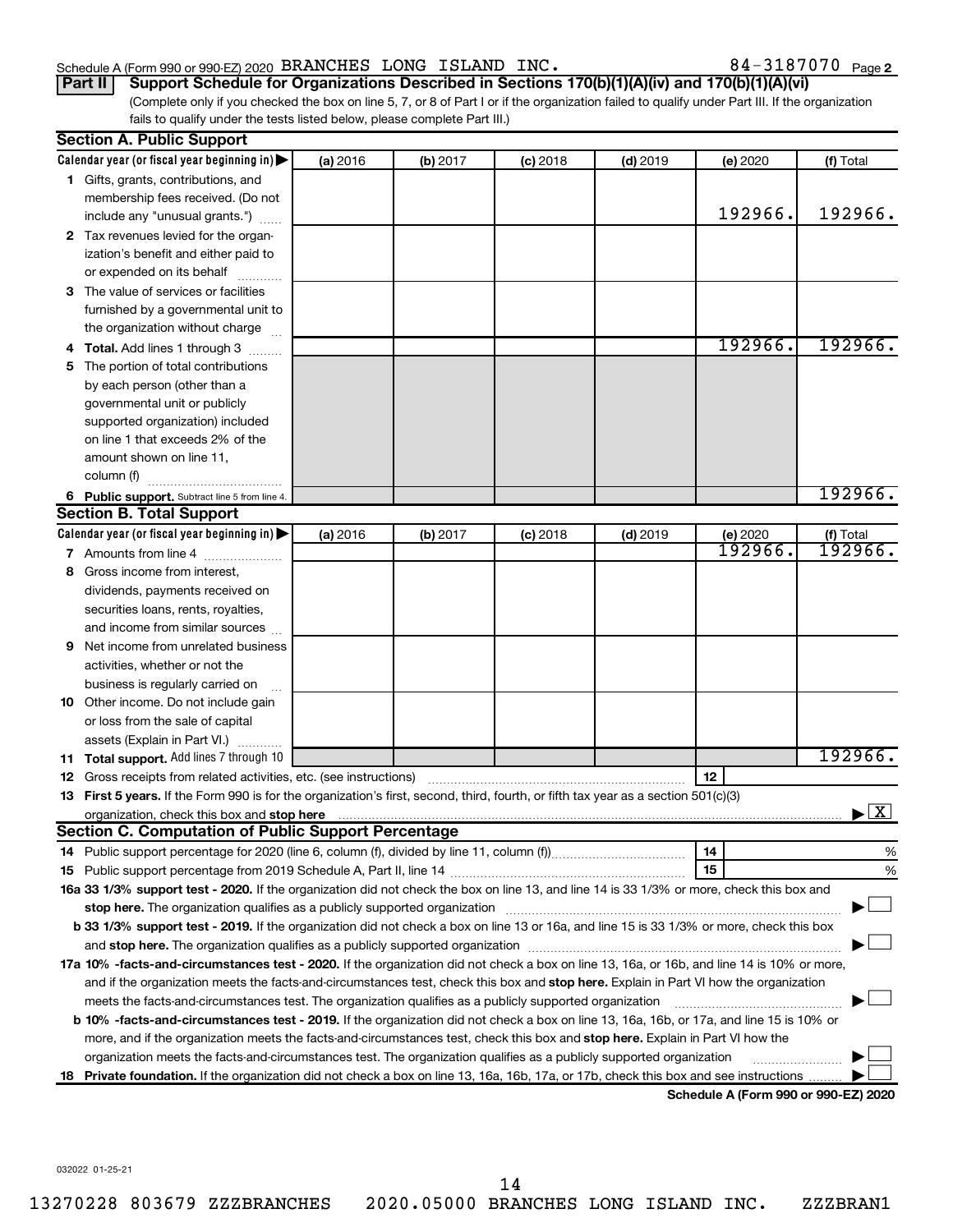## Schedule A (Form 990 or 990-EZ) 2020 BRANCHES LONG ISLAND INC.  $84-3187070$  Page **Part III Support Schedule for Organizations Described in Section 509(a)(2)**

(Complete only if you checked the box on line 10 of Part I or if the organization failed to qualify under Part II. If the organization fails to qualify under the tests listed below, please complete Part II.)

|              | Calendar year (or fiscal year beginning in)                                                                                                                                                                                                                      | (a) 2016 | (b) 2017 | $(c)$ 2018 | $(d)$ 2019 | (e) 2020 | (f) Total                            |
|--------------|------------------------------------------------------------------------------------------------------------------------------------------------------------------------------------------------------------------------------------------------------------------|----------|----------|------------|------------|----------|--------------------------------------|
|              | 1 Gifts, grants, contributions, and                                                                                                                                                                                                                              |          |          |            |            |          |                                      |
|              | membership fees received. (Do not                                                                                                                                                                                                                                |          |          |            |            |          |                                      |
|              | include any "unusual grants.")                                                                                                                                                                                                                                   |          |          |            |            |          |                                      |
| $\mathbf{2}$ | Gross receipts from admissions,<br>merchandise sold or services per-<br>formed, or facilities furnished in<br>any activity that is related to the                                                                                                                |          |          |            |            |          |                                      |
|              | organization's tax-exempt purpose                                                                                                                                                                                                                                |          |          |            |            |          |                                      |
| З.           | Gross receipts from activities that                                                                                                                                                                                                                              |          |          |            |            |          |                                      |
|              | are not an unrelated trade or bus-<br>iness under section 513                                                                                                                                                                                                    |          |          |            |            |          |                                      |
| 4            | Tax revenues levied for the organ-                                                                                                                                                                                                                               |          |          |            |            |          |                                      |
|              | ization's benefit and either paid to<br>or expended on its behalf                                                                                                                                                                                                |          |          |            |            |          |                                      |
| 5            | The value of services or facilities                                                                                                                                                                                                                              |          |          |            |            |          |                                      |
|              | furnished by a governmental unit to<br>the organization without charge                                                                                                                                                                                           |          |          |            |            |          |                                      |
|              |                                                                                                                                                                                                                                                                  |          |          |            |            |          |                                      |
| 6            | Total. Add lines 1 through 5                                                                                                                                                                                                                                     |          |          |            |            |          |                                      |
|              | 7a Amounts included on lines 1, 2, and                                                                                                                                                                                                                           |          |          |            |            |          |                                      |
|              | 3 received from disqualified persons<br><b>b</b> Amounts included on lines 2 and 3 received                                                                                                                                                                      |          |          |            |            |          |                                      |
|              | from other than disqualified persons that<br>exceed the greater of \$5,000 or 1% of the<br>amount on line 13 for the year                                                                                                                                        |          |          |            |            |          |                                      |
|              | c Add lines 7a and 7b                                                                                                                                                                                                                                            |          |          |            |            |          |                                      |
|              | 8 Public support. (Subtract line 7c from line 6.)                                                                                                                                                                                                                |          |          |            |            |          |                                      |
|              | <b>Section B. Total Support</b>                                                                                                                                                                                                                                  |          |          |            |            |          |                                      |
|              | Calendar year (or fiscal year beginning in)                                                                                                                                                                                                                      | (a) 2016 | (b) 2017 | $(c)$ 2018 | $(d)$ 2019 | (e) 2020 | (f) Total                            |
|              | 9 Amounts from line 6                                                                                                                                                                                                                                            |          |          |            |            |          |                                      |
|              | <b>10a</b> Gross income from interest,<br>dividends, payments received on<br>securities loans, rents, royalties,<br>and income from similar sources                                                                                                              |          |          |            |            |          |                                      |
|              | <b>b</b> Unrelated business taxable income                                                                                                                                                                                                                       |          |          |            |            |          |                                      |
|              | (less section 511 taxes) from businesses<br>acquired after June 30, 1975<br>$\overline{\phantom{a}}$                                                                                                                                                             |          |          |            |            |          |                                      |
|              | c Add lines 10a and 10b                                                                                                                                                                                                                                          |          |          |            |            |          |                                      |
|              | 11 Net income from unrelated business<br>activities not included in line 10b.<br>whether or not the business is<br>regularly carried on                                                                                                                          |          |          |            |            |          |                                      |
|              | <b>12</b> Other income. Do not include gain<br>or loss from the sale of capital                                                                                                                                                                                  |          |          |            |            |          |                                      |
|              | assets (Explain in Part VI.) …………<br><b>13</b> Total support. (Add lines 9, 10c, 11, and 12.)                                                                                                                                                                    |          |          |            |            |          |                                      |
|              | 14 First 5 years. If the Form 990 is for the organization's first, second, third, fourth, or fifth tax year as a section 501(c)(3) organization,                                                                                                                 |          |          |            |            |          |                                      |
|              | check this box and stop here                                                                                                                                                                                                                                     |          |          |            |            |          |                                      |
|              | <b>Section C. Computation of Public Support Percentage</b>                                                                                                                                                                                                       |          |          |            |            |          |                                      |
|              |                                                                                                                                                                                                                                                                  |          |          |            |            | 15       | %                                    |
|              | 16 Public support percentage from 2019 Schedule A, Part III, line 15                                                                                                                                                                                             |          |          |            |            | 16       | %                                    |
|              | Section D. Computation of Investment Income Percentage                                                                                                                                                                                                           |          |          |            |            |          |                                      |
|              |                                                                                                                                                                                                                                                                  |          |          |            |            | 17       | %                                    |
| 18           |                                                                                                                                                                                                                                                                  |          |          |            |            | 18       | %                                    |
|              | 19a 33 1/3% support tests - 2020. If the organization did not check the box on line 14, and line 15 is more than 33 1/3%, and line 17 is not                                                                                                                     |          |          |            |            |          |                                      |
|              |                                                                                                                                                                                                                                                                  |          |          |            |            |          |                                      |
|              | more than 33 1/3%, check this box and stop here. The organization qualifies as a publicly supported organization<br><b>b 33 1/3% support tests - 2019.</b> If the organization did not check a box on line 14 or line 19a, and line 16 is more than 33 1/3%, and |          |          |            |            |          |                                      |
|              | line 18 is not more than 33 1/3%, check this box and stop here. The organization qualifies as a publicly supported organization                                                                                                                                  |          |          |            |            |          |                                      |
| 20           |                                                                                                                                                                                                                                                                  |          |          |            |            |          |                                      |
|              | 032023 01-25-21                                                                                                                                                                                                                                                  |          |          |            |            |          | Schedule A (Form 990 or 990-EZ) 2020 |
|              |                                                                                                                                                                                                                                                                  |          |          | 15         |            |          |                                      |
|              |                                                                                                                                                                                                                                                                  |          |          |            |            |          |                                      |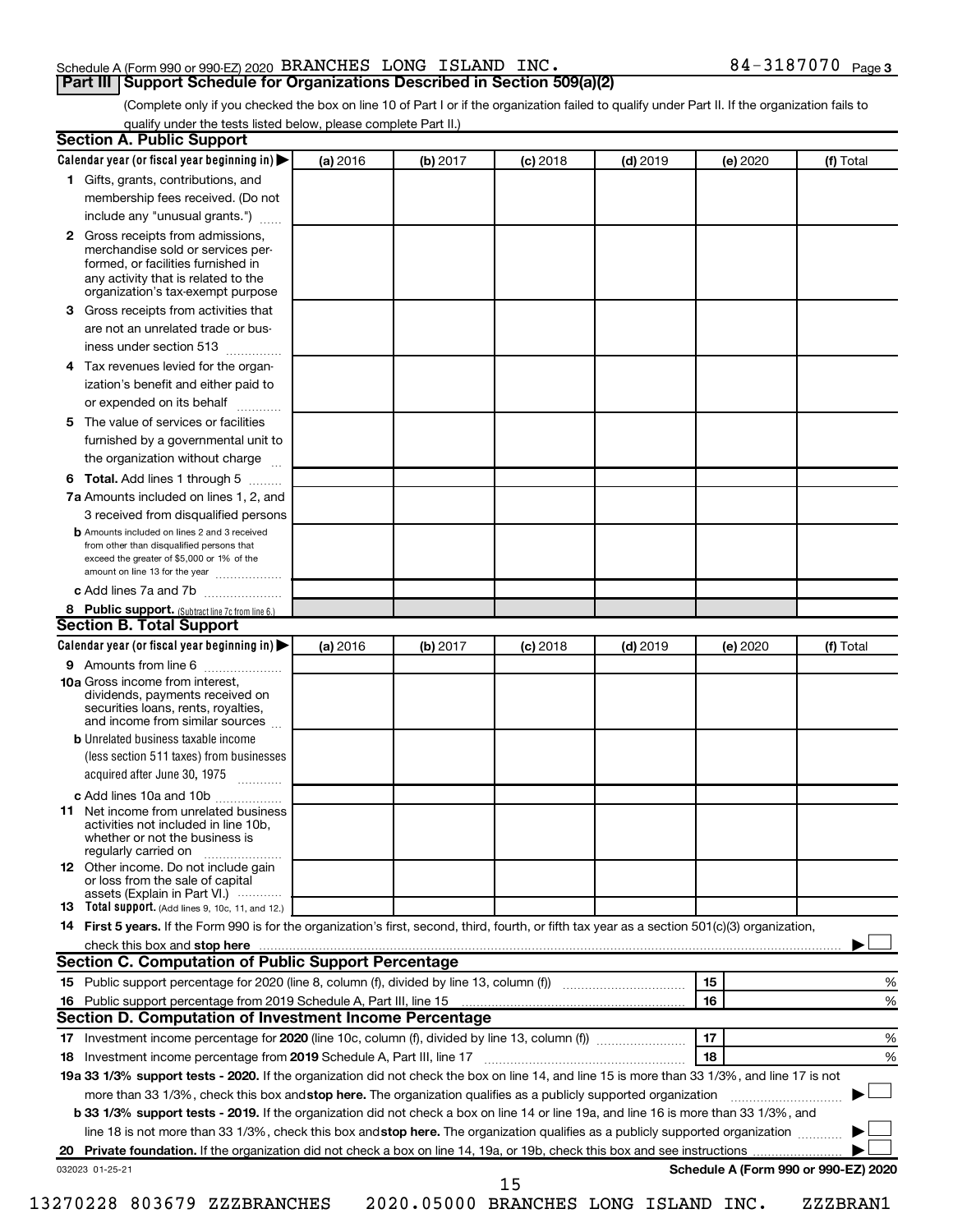**1**

**2**

**3a**

**3b**

**3c**

**4a**

**4b**

**4c**

**5a**

**5b 5c**

**6**

**7**

**8**

**9a**

**9b**

**9c**

**10a**

**10b**

**Yes No**

# **Part IV Supporting Organizations**

(Complete only if you checked a box in line 12 on Part I. If you checked box 12a, Part I, complete Sections A and B. If you checked box 12b, Part I, complete Sections A and C. If you checked box 12c, Part I, complete Sections A, D, and E. If you checked box 12d, Part I, complete Sections A and D, and complete Part V.)

# **Section A. All Supporting Organizations**

- **1** Are all of the organization's supported organizations listed by name in the organization's governing documents? If "No," describe in Part VI how the supported organizations are designated. If designated by *class or purpose, describe the designation. If historic and continuing relationship, explain.*
- **2** Did the organization have any supported organization that does not have an IRS determination of status under section 509(a)(1) or (2)? If "Yes," explain in Part **VI** how the organization determined that the supported *organization was described in section 509(a)(1) or (2).*
- **3a** Did the organization have a supported organization described in section 501(c)(4), (5), or (6)? If "Yes," answer *lines 3b and 3c below.*
- **b** Did the organization confirm that each supported organization qualified under section 501(c)(4), (5), or (6) and satisfied the public support tests under section 509(a)(2)? If "Yes," describe in Part VI when and how the *organization made the determination.*
- **c** Did the organization ensure that all support to such organizations was used exclusively for section 170(c)(2)(B) purposes? If "Yes," explain in Part VI what controls the organization put in place to ensure such use.
- **4 a** *If* Was any supported organization not organized in the United States ("foreign supported organization")? *"Yes," and if you checked box 12a or 12b in Part I, answer lines 4b and 4c below.*
- **b** Did the organization have ultimate control and discretion in deciding whether to make grants to the foreign supported organization? If "Yes," describe in Part VI how the organization had such control and discretion *despite being controlled or supervised by or in connection with its supported organizations.*
- **c** Did the organization support any foreign supported organization that does not have an IRS determination under sections 501(c)(3) and 509(a)(1) or (2)? If "Yes," explain in Part VI what controls the organization used *to ensure that all support to the foreign supported organization was used exclusively for section 170(c)(2)(B) purposes.*
- **5a** Did the organization add, substitute, or remove any supported organizations during the tax year? If "Yes," answer lines 5b and 5c below (if applicable). Also, provide detail in **Part VI,** including (i) the names and EIN *numbers of the supported organizations added, substituted, or removed; (ii) the reasons for each such action; (iii) the authority under the organization's organizing document authorizing such action; and (iv) how the action was accomplished (such as by amendment to the organizing document).*
- **b** Type I or Type II only. Was any added or substituted supported organization part of a class already designated in the organization's organizing document?
- **c Substitutions only.**  Was the substitution the result of an event beyond the organization's control?
- **6** Did the organization provide support (whether in the form of grants or the provision of services or facilities) to **Part VI.** support or benefit one or more of the filing organization's supported organizations? If "Yes," provide detail in anyone other than (i) its supported organizations, (ii) individuals that are part of the charitable class benefited by one or more of its supported organizations, or (iii) other supporting organizations that also
- **7** Did the organization provide a grant, loan, compensation, or other similar payment to a substantial contributor regard to a substantial contributor? If "Yes," complete Part I of Schedule L (Form 990 or 990-EZ). (as defined in section 4958(c)(3)(C)), a family member of a substantial contributor, or a 35% controlled entity with
- **8** Did the organization make a loan to a disqualified person (as defined in section 4958) not described in line 7? *If "Yes," complete Part I of Schedule L (Form 990 or 990-EZ).*
- **9 a** Was the organization controlled directly or indirectly at any time during the tax year by one or more in section 509(a)(1) or (2))? If "Yes," provide detail in **Part VI.** disqualified persons, as defined in section 4946 (other than foundation managers and organizations described
- **b** Did one or more disqualified persons (as defined in line 9a) hold a controlling interest in any entity in which the supporting organization had an interest? If "Yes," provide detail in Part VI.
- **c** Did a disqualified person (as defined in line 9a) have an ownership interest in, or derive any personal benefit from, assets in which the supporting organization also had an interest? If "Yes," provide detail in Part VI.
- **10 a** Was the organization subject to the excess business holdings rules of section 4943 because of section supporting organizations)? If "Yes," answer line 10b below. 4943(f) (regarding certain Type II supporting organizations, and all Type III non-functionally integrated
	- **b** Did the organization have any excess business holdings in the tax year? (Use Schedule C, Form 4720, to *determine whether the organization had excess business holdings.)*

032024 01-25-21

**Schedule A (Form 990 or 990-EZ) 2020**

13270228 803679 ZZZBRANCHES 2020.05000 BRANCHES LONG ISLAND INC. ZZZBRAN1

16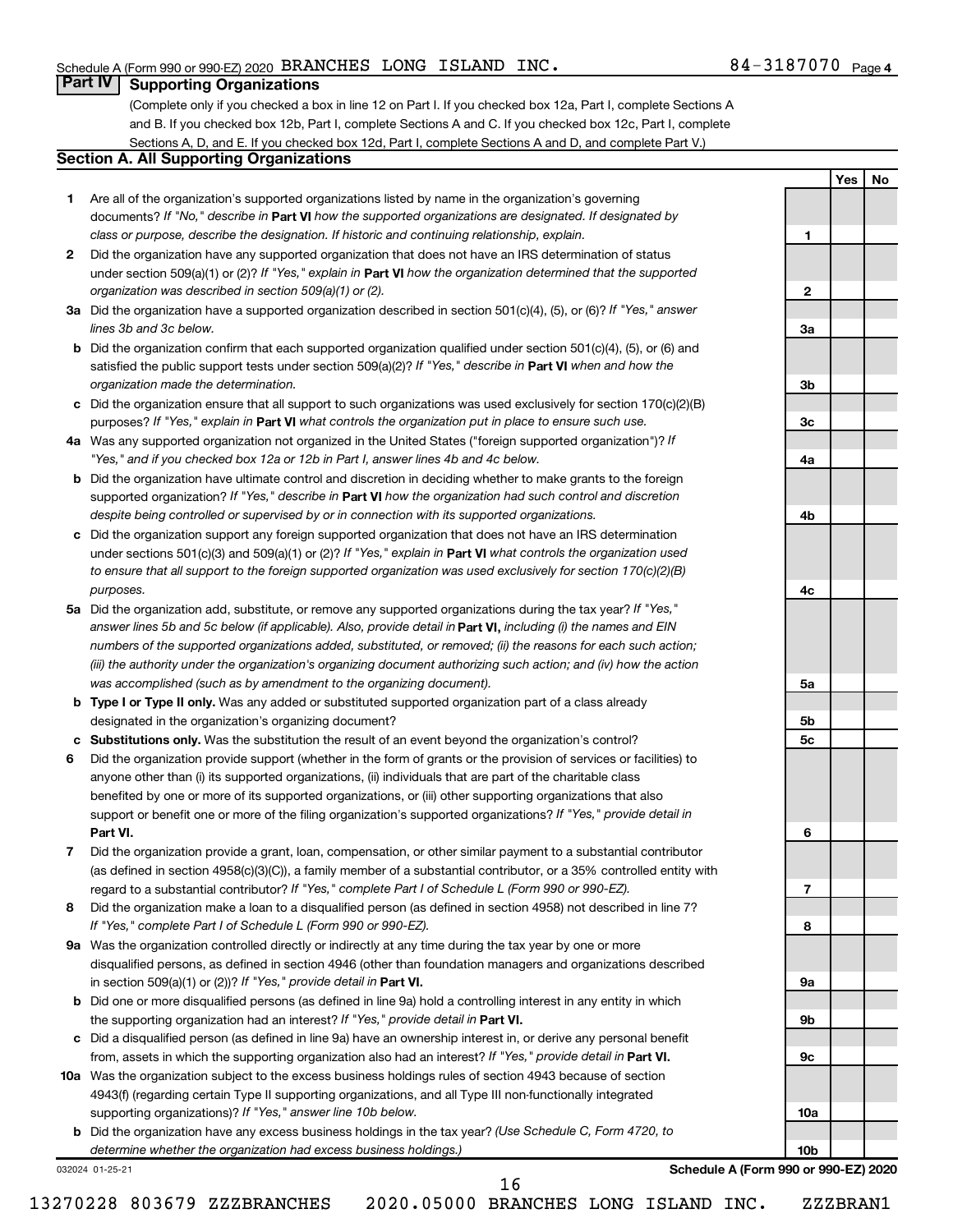# Schedule A (Form 990 or 990-EZ) 2020 BRANCHES LONG ISLAND INC.  $84-3187070$  Page **Part IV Supporting Organizations** *(continued)*

|    |                                                                                                                                                                                                                                              |                | Yes | No |
|----|----------------------------------------------------------------------------------------------------------------------------------------------------------------------------------------------------------------------------------------------|----------------|-----|----|
| 11 | Has the organization accepted a gift or contribution from any of the following persons?                                                                                                                                                      |                |     |    |
|    | a A person who directly or indirectly controls, either alone or together with persons described in lines 11b and                                                                                                                             |                |     |    |
|    | 11c below, the governing body of a supported organization?                                                                                                                                                                                   | 11a            |     |    |
|    | <b>b</b> A family member of a person described in line 11a above?                                                                                                                                                                            | 11b            |     |    |
|    | c A 35% controlled entity of a person described in line 11a or 11b above? If "Yes" to line 11a, 11b, or 11c, provide                                                                                                                         |                |     |    |
|    | detail in Part VI.                                                                                                                                                                                                                           | 11c            |     |    |
|    | <b>Section B. Type I Supporting Organizations</b>                                                                                                                                                                                            |                |     |    |
|    |                                                                                                                                                                                                                                              |                | Yes | No |
| 1  | Did the governing body, members of the governing body, officers acting in their official capacity, or membership of one or                                                                                                                   |                |     |    |
|    | more supported organizations have the power to regularly appoint or elect at least a majority of the organization's officers,                                                                                                                |                |     |    |
|    | directors, or trustees at all times during the tax year? If "No," describe in Part VI how the supported organization(s)                                                                                                                      |                |     |    |
|    | effectively operated, supervised, or controlled the organization's activities. If the organization had more than one supported                                                                                                               |                |     |    |
|    | organization, describe how the powers to appoint and/or remove officers, directors, or trustees were allocated among the<br>supported organizations and what conditions or restrictions, if any, applied to such powers during the tax year. | 1              |     |    |
|    |                                                                                                                                                                                                                                              |                |     |    |
| 2  | Did the organization operate for the benefit of any supported organization other than the supported                                                                                                                                          |                |     |    |
|    | organization(s) that operated, supervised, or controlled the supporting organization? If "Yes," explain in                                                                                                                                   |                |     |    |
|    | Part VI how providing such benefit carried out the purposes of the supported organization(s) that operated,                                                                                                                                  |                |     |    |
|    | supervised, or controlled the supporting organization.<br>Section C. Type II Supporting Organizations                                                                                                                                        | $\mathbf{2}$   |     |    |
|    |                                                                                                                                                                                                                                              |                |     |    |
|    |                                                                                                                                                                                                                                              |                | Yes | No |
| 1  | Were a majority of the organization's directors or trustees during the tax year also a majority of the directors                                                                                                                             |                |     |    |
|    | or trustees of each of the organization's supported organization(s)? If "No," describe in Part VI how control                                                                                                                                |                |     |    |
|    | or management of the supporting organization was vested in the same persons that controlled or managed                                                                                                                                       |                |     |    |
|    | the supported organization(s).                                                                                                                                                                                                               | 1              |     |    |
|    | Section D. All Type III Supporting Organizations                                                                                                                                                                                             |                |     |    |
|    |                                                                                                                                                                                                                                              |                | Yes | No |
| 1  | Did the organization provide to each of its supported organizations, by the last day of the fifth month of the                                                                                                                               |                |     |    |
|    | organization's tax year, (i) a written notice describing the type and amount of support provided during the prior tax                                                                                                                        |                |     |    |
|    | year, (ii) a copy of the Form 990 that was most recently filed as of the date of notification, and (iii) copies of the                                                                                                                       |                |     |    |
|    | organization's governing documents in effect on the date of notification, to the extent not previously provided?                                                                                                                             | 1              |     |    |
| 2  | Were any of the organization's officers, directors, or trustees either (i) appointed or elected by the supported                                                                                                                             |                |     |    |
|    | organization(s) or (ii) serving on the governing body of a supported organization? If "No," explain in Part VI how                                                                                                                           |                |     |    |
|    | the organization maintained a close and continuous working relationship with the supported organization(s).                                                                                                                                  | $\mathbf{2}$   |     |    |
| 3  | By reason of the relationship described in line 2, above, did the organization's supported organizations have a                                                                                                                              |                |     |    |
|    | significant voice in the organization's investment policies and in directing the use of the organization's                                                                                                                                   |                |     |    |
|    | income or assets at all times during the tax year? If "Yes," describe in Part VI the role the organization's                                                                                                                                 |                |     |    |
|    | supported organizations played in this regard.                                                                                                                                                                                               | 3              |     |    |
|    | Section E. Type III Functionally Integrated Supporting Organizations                                                                                                                                                                         |                |     |    |
| 1. | Check the box next to the method that the organization used to satisfy the Integral Part Test during the yealsee instructions).                                                                                                              |                |     |    |
| a  | The organization satisfied the Activities Test. Complete line 2 below.                                                                                                                                                                       |                |     |    |
| b  | The organization is the parent of each of its supported organizations. Complete line 3 below.                                                                                                                                                |                |     |    |
| c  | The organization supported a governmental entity. Describe in Part VI how you supported a governmental entity (see instructions).                                                                                                            |                |     |    |
| 2  | Activities Test. Answer lines 2a and 2b below.                                                                                                                                                                                               |                | Yes | No |
| а  | Did substantially all of the organization's activities during the tax year directly further the exempt purposes of                                                                                                                           |                |     |    |
|    | the supported organization(s) to which the organization was responsive? If "Yes," then in Part VI identify                                                                                                                                   |                |     |    |
|    | those supported organizations and explain how these activities directly furthered their exempt purposes,                                                                                                                                     |                |     |    |
|    | how the organization was responsive to those supported organizations, and how the organization determined                                                                                                                                    |                |     |    |
|    | that these activities constituted substantially all of its activities.                                                                                                                                                                       | 2a             |     |    |
| b  | Did the activities described in line 2a, above, constitute activities that, but for the organization's involvement,                                                                                                                          |                |     |    |
|    | one or more of the organization's supported organization(s) would have been engaged in? If "Yes," explain in                                                                                                                                 |                |     |    |
|    | <b>Part VI</b> the reasons for the organization's position that its supported organization(s) would have engaged in                                                                                                                          |                |     |    |
|    | these activities but for the organization's involvement.                                                                                                                                                                                     | 2 <sub>b</sub> |     |    |
|    |                                                                                                                                                                                                                                              |                |     |    |
| 3  | Parent of Supported Organizations. Answer lines 3a and 3b below.                                                                                                                                                                             |                |     |    |
| a  | Did the organization have the power to regularly appoint or elect a majority of the officers, directors, or                                                                                                                                  |                |     |    |
|    | trustees of each of the supported organizations? If "Yes" or "No" provide details in Part VI.                                                                                                                                                | За             |     |    |
| b  | Did the organization exercise a substantial degree of direction over the policies, programs, and activities of each                                                                                                                          |                |     |    |
|    | of its supported organizations? If "Yes," describe in Part VI the role played by the organization in this regard.                                                                                                                            | 3b             |     |    |
|    | Schedule A (Form 990 or 990-EZ) 2020<br>032025 01-25-21<br>17                                                                                                                                                                                |                |     |    |
|    |                                                                                                                                                                                                                                              |                |     |    |

13270228 803679 ZZZBRANCHES 2020.05000 BRANCHES LONG ISLAND INC. ZZZBRAN1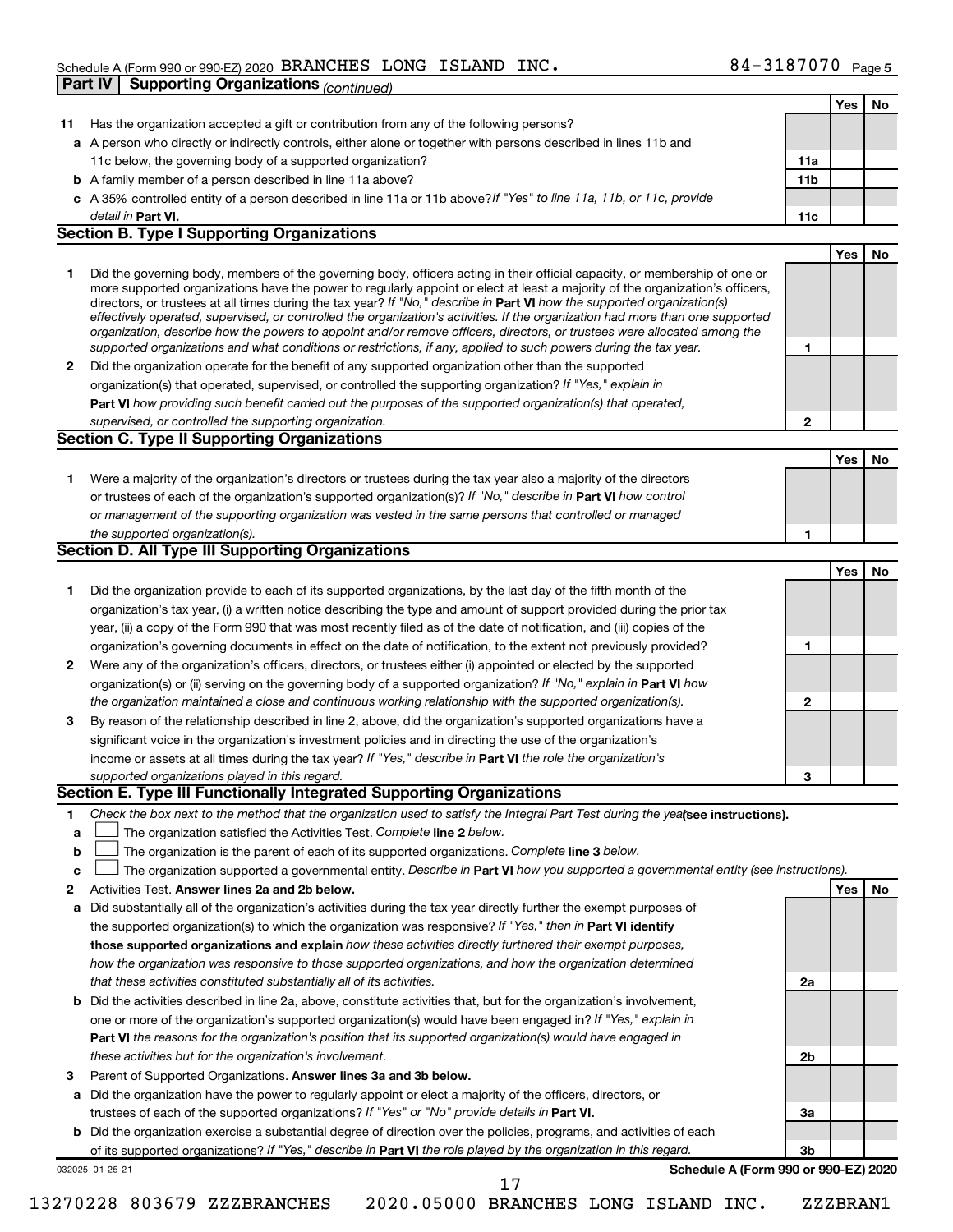## Schedule A (Form 990 or 990-EZ) 2020 BRANCHES LONG ISLAND INC.  $84-3187070$  Page **Part V Type III Non-Functionally Integrated 509(a)(3) Supporting Organizations**

1 **Letter See instructions.** Check here if the organization satisfied the Integral Part Test as a qualifying trust on Nov. 20, 1970 (*explain in* Part **VI**). See instructions. All other Type III non-functionally integrated supporting organizations must complete Sections A through E.

| Section A - Adjusted Net Income         |                                                                             |                | (A) Prior Year | (B) Current Year<br>(optional) |
|-----------------------------------------|-----------------------------------------------------------------------------|----------------|----------------|--------------------------------|
| 1                                       | Net short-term capital gain                                                 |                |                |                                |
| 2                                       | Recoveries of prior-year distributions                                      | $\mathbf{2}$   |                |                                |
| 3                                       | Other gross income (see instructions)                                       | 3              |                |                                |
| 4                                       | Add lines 1 through 3.                                                      | 4              |                |                                |
| 5                                       | Depreciation and depletion                                                  | 5              |                |                                |
| 6                                       | Portion of operating expenses paid or incurred for production or            |                |                |                                |
|                                         | collection of gross income or for management, conservation, or              |                |                |                                |
|                                         | maintenance of property held for production of income (see instructions)    | 6              |                |                                |
| 7                                       | Other expenses (see instructions)                                           | $\overline{7}$ |                |                                |
| 8                                       | Adjusted Net Income (subtract lines 5, 6, and 7 from line 4)                | 8              |                |                                |
| <b>Section B - Minimum Asset Amount</b> |                                                                             |                | (A) Prior Year | (B) Current Year<br>(optional) |
| 1.                                      | Aggregate fair market value of all non-exempt-use assets (see               |                |                |                                |
|                                         | instructions for short tax year or assets held for part of year):           |                |                |                                |
|                                         | <b>a</b> Average monthly value of securities                                | 1a             |                |                                |
|                                         | <b>b</b> Average monthly cash balances                                      | 1b             |                |                                |
|                                         | <b>c</b> Fair market value of other non-exempt-use assets                   | 1c             |                |                                |
|                                         | d Total (add lines 1a, 1b, and 1c)                                          | 1d             |                |                                |
|                                         | e Discount claimed for blockage or other factors                            |                |                |                                |
|                                         | (explain in detail in Part VI):                                             |                |                |                                |
| 2                                       | Acquisition indebtedness applicable to non-exempt-use assets                | $\mathbf{2}$   |                |                                |
| 3                                       | Subtract line 2 from line 1d.                                               | 3              |                |                                |
| 4                                       | Cash deemed held for exempt use. Enter 0.015 of line 3 (for greater amount, |                |                |                                |
|                                         | see instructions).                                                          | 4              |                |                                |
| 5                                       | Net value of non-exempt-use assets (subtract line 4 from line 3)            | 5              |                |                                |
| 6                                       | Multiply line 5 by 0.035.                                                   | 6              |                |                                |
| 7                                       | Recoveries of prior-year distributions                                      | $\overline{7}$ |                |                                |
| 8                                       | <b>Minimum Asset Amount (add line 7 to line 6)</b>                          | 8              |                |                                |
| <b>Section C - Distributable Amount</b> |                                                                             |                |                | <b>Current Year</b>            |
| 1                                       | Adjusted net income for prior year (from Section A, line 8, column A)       | 1              |                |                                |
| 2                                       | Enter 0.85 of line 1.                                                       | $\mathbf{2}$   |                |                                |
| 3                                       | Minimum asset amount for prior year (from Section B, line 8, column A)      | 3              |                |                                |
| 4                                       | Enter greater of line 2 or line 3.                                          | 4              |                |                                |
| 5                                       | Income tax imposed in prior year                                            | 5              |                |                                |
| 6                                       | Distributable Amount. Subtract line 5 from line 4, unless subject to        |                |                |                                |
|                                         | emergency temporary reduction (see instructions).                           | 6              |                |                                |
|                                         |                                                                             |                |                |                                |

**7** Check here if the current year is the organization's first as a non-functionally integrated Type III supporting organization (see † instructions).

**Schedule A (Form 990 or 990-EZ) 2020**

032026 01-25-21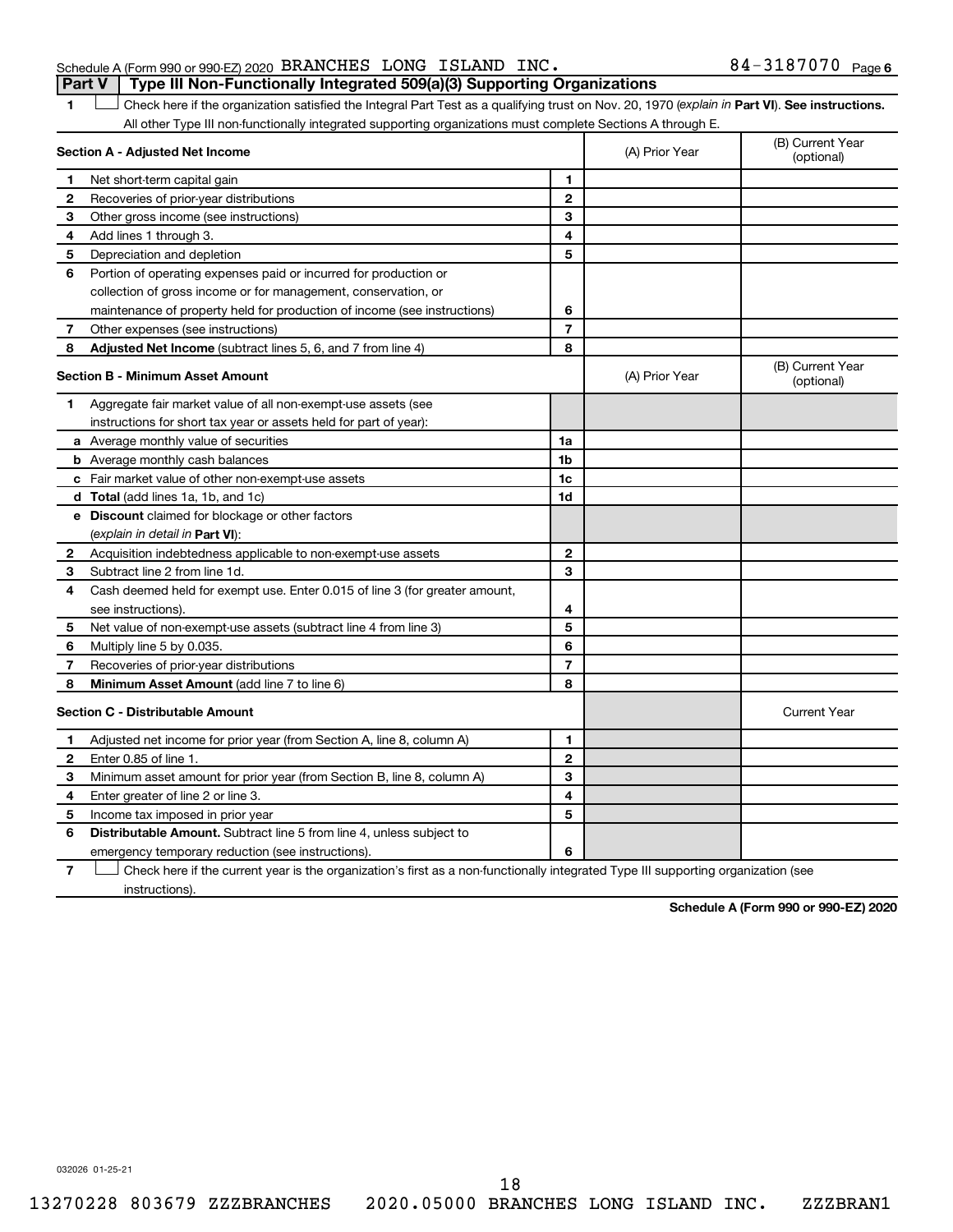#### Schedule A (Form 990 or 990-EZ) 2020 BRANCHES LONG ISLAND INC  $\cdot$  84 - 318 / 0 / 0 Page BRANCHES LONG ISLAND INC. 84-3187070

|    | Type III Non-Functionally Integrated 509(a)(3) Supporting Organizations (continued)<br><b>Part V</b>                                                  |  |   |    |                                                  |  |  |
|----|-------------------------------------------------------------------------------------------------------------------------------------------------------|--|---|----|--------------------------------------------------|--|--|
|    | <b>Section D - Distributions</b>                                                                                                                      |  |   |    | <b>Current Year</b>                              |  |  |
| 1  | Amounts paid to supported organizations to accomplish exempt purposes                                                                                 |  | 1 |    |                                                  |  |  |
| 2  | Amounts paid to perform activity that directly furthers exempt purposes of supported                                                                  |  |   |    |                                                  |  |  |
|    | organizations, in excess of income from activity                                                                                                      |  | 2 |    |                                                  |  |  |
| 3  | Administrative expenses paid to accomplish exempt purposes of supported organizations                                                                 |  | 3 |    |                                                  |  |  |
| 4  | Amounts paid to acquire exempt-use assets                                                                                                             |  |   | 4  |                                                  |  |  |
| 5  | Qualified set-aside amounts (prior IRS approval required - provide details in Part VI)                                                                |  |   | 5  |                                                  |  |  |
| 6  | Other distributions ( <i>describe in Part VI</i> ). See instructions.                                                                                 |  |   | 6  |                                                  |  |  |
| 7  | Total annual distributions. Add lines 1 through 6.                                                                                                    |  | 7 |    |                                                  |  |  |
| 8  | Distributions to attentive supported organizations to which the organization is responsive                                                            |  |   |    |                                                  |  |  |
|    | (provide details in Part VI). See instructions.                                                                                                       |  |   | 8  |                                                  |  |  |
| 9  | Distributable amount for 2020 from Section C, line 6                                                                                                  |  |   | 9  |                                                  |  |  |
| 10 | Line 8 amount divided by line 9 amount                                                                                                                |  |   | 10 |                                                  |  |  |
|    | (i)<br>(ii)<br><b>Underdistributions</b><br><b>Excess Distributions</b><br><b>Section E - Distribution Allocations (see instructions)</b><br>Pre-2020 |  |   |    | (iii)<br><b>Distributable</b><br>Amount for 2020 |  |  |
| 1  | Distributable amount for 2020 from Section C, line 6                                                                                                  |  |   |    |                                                  |  |  |
| 2  | Underdistributions, if any, for years prior to 2020 (reason-                                                                                          |  |   |    |                                                  |  |  |
|    | able cause required - explain in Part VI). See instructions.                                                                                          |  |   |    |                                                  |  |  |
| 3  | Excess distributions carryover, if any, to 2020                                                                                                       |  |   |    |                                                  |  |  |
|    | a From 2015                                                                                                                                           |  |   |    |                                                  |  |  |
|    | <b>b</b> From 2016                                                                                                                                    |  |   |    |                                                  |  |  |
|    | c From 2017                                                                                                                                           |  |   |    |                                                  |  |  |
|    | d From 2018                                                                                                                                           |  |   |    |                                                  |  |  |
|    | e From 2019                                                                                                                                           |  |   |    |                                                  |  |  |
|    | f Total of lines 3a through 3e                                                                                                                        |  |   |    |                                                  |  |  |
|    | g Applied to underdistributions of prior years                                                                                                        |  |   |    |                                                  |  |  |
|    | <b>h</b> Applied to 2020 distributable amount                                                                                                         |  |   |    |                                                  |  |  |
| Ť. | Carryover from 2015 not applied (see instructions)                                                                                                    |  |   |    |                                                  |  |  |
|    | Remainder. Subtract lines 3g, 3h, and 3i from line 3f.                                                                                                |  |   |    |                                                  |  |  |
| 4  | Distributions for 2020 from Section D,                                                                                                                |  |   |    |                                                  |  |  |
|    | line $7:$                                                                                                                                             |  |   |    |                                                  |  |  |
|    | a Applied to underdistributions of prior years                                                                                                        |  |   |    |                                                  |  |  |
|    | <b>b</b> Applied to 2020 distributable amount                                                                                                         |  |   |    |                                                  |  |  |
|    | c Remainder. Subtract lines 4a and 4b from line 4.                                                                                                    |  |   |    |                                                  |  |  |
| 5  | Remaining underdistributions for years prior to 2020, if                                                                                              |  |   |    |                                                  |  |  |
|    | any. Subtract lines 3g and 4a from line 2. For result greater                                                                                         |  |   |    |                                                  |  |  |
|    | than zero, explain in Part VI. See instructions.                                                                                                      |  |   |    |                                                  |  |  |
| 6  | Remaining underdistributions for 2020. Subtract lines 3h                                                                                              |  |   |    |                                                  |  |  |
|    | and 4b from line 1. For result greater than zero, explain in                                                                                          |  |   |    |                                                  |  |  |
|    | <b>Part VI.</b> See instructions.                                                                                                                     |  |   |    |                                                  |  |  |
| 7  | Excess distributions carryover to 2021. Add lines 3j                                                                                                  |  |   |    |                                                  |  |  |
|    | and 4c.                                                                                                                                               |  |   |    |                                                  |  |  |
| 8  | Breakdown of line 7:                                                                                                                                  |  |   |    |                                                  |  |  |
|    | a Excess from 2016                                                                                                                                    |  |   |    |                                                  |  |  |
|    | <b>b</b> Excess from 2017                                                                                                                             |  |   |    |                                                  |  |  |
|    | c Excess from 2018                                                                                                                                    |  |   |    |                                                  |  |  |
|    | d Excess from 2019                                                                                                                                    |  |   |    |                                                  |  |  |
|    | e Excess from 2020                                                                                                                                    |  |   |    |                                                  |  |  |

**Schedule A (Form 990 or 990-EZ) 2020**

032027 01-25-21

19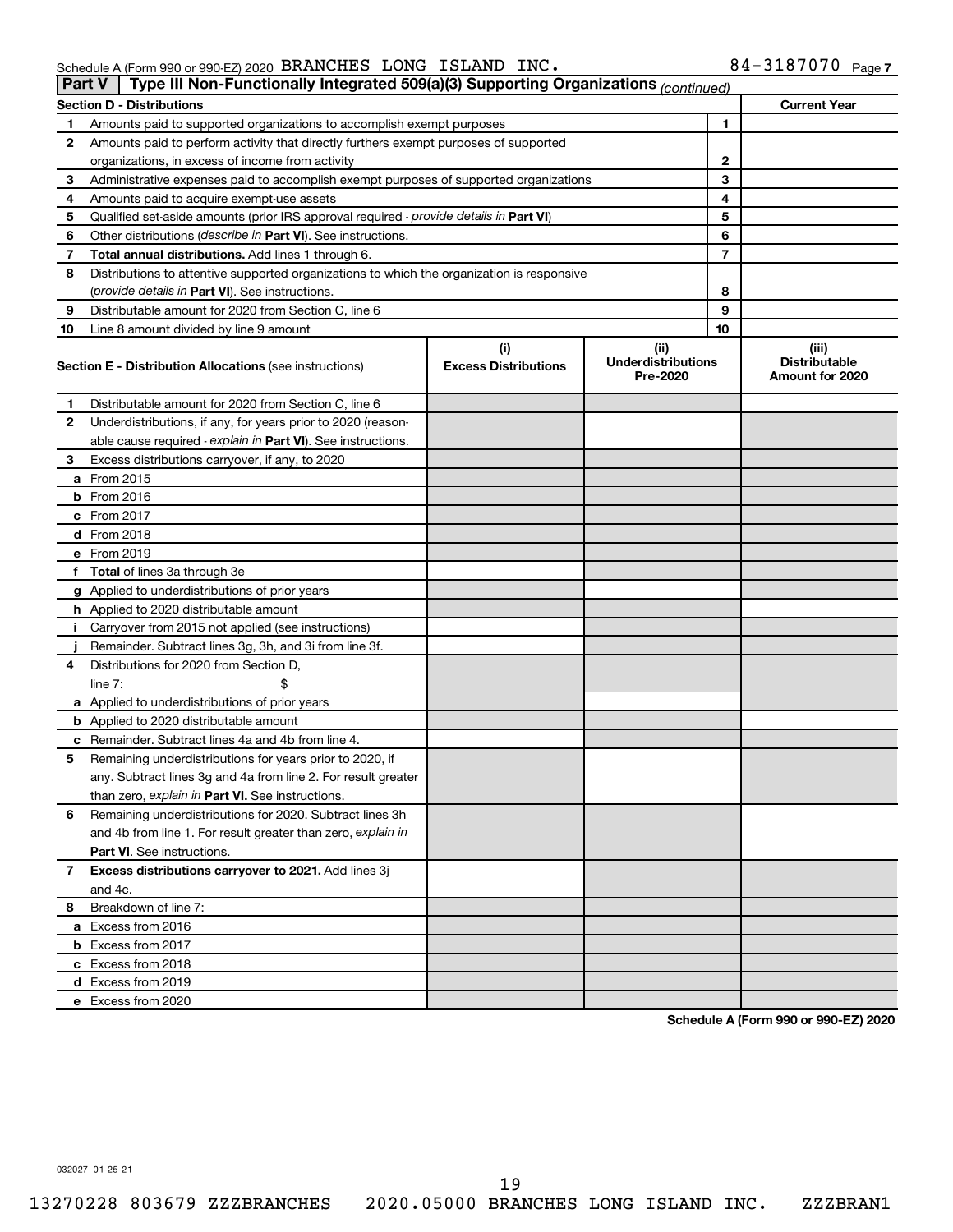| Schedule A (Form 990 or 990-EZ) 2020 BRANCHES LONG ISLAND INC.                                                                                                                                                                                                                                                                                                                                                                                                                                                                                                                         |  |                                            |  | 84-3187070 Page 8                    |
|----------------------------------------------------------------------------------------------------------------------------------------------------------------------------------------------------------------------------------------------------------------------------------------------------------------------------------------------------------------------------------------------------------------------------------------------------------------------------------------------------------------------------------------------------------------------------------------|--|--------------------------------------------|--|--------------------------------------|
| <b>Part VI</b><br>Supplemental Information. Provide the explanations required by Part II, line 10; Part II, line 17a or 17b; Part III, line 12;<br>Part IV, Section A, lines 1, 2, 3b, 3c, 4b, 4c, 5a, 6, 9a, 9b, 9c, 11a, 11b, and 11c; Part IV, Section B, lines 1 and 2; Part IV, Section C,<br>line 1; Part IV, Section D, lines 2 and 3; Part IV, Section E, lines 1c, 2a, 2b, 3a, and 3b; Part V, line 1; Part V, Section B, line 1e; Part V,<br>Section D, lines 5, 6, and 8; and Part V, Section E, lines 2, 5, and 6. Also complete this part for any additional information. |  |                                            |  |                                      |
| (See instructions.)                                                                                                                                                                                                                                                                                                                                                                                                                                                                                                                                                                    |  |                                            |  |                                      |
|                                                                                                                                                                                                                                                                                                                                                                                                                                                                                                                                                                                        |  |                                            |  |                                      |
|                                                                                                                                                                                                                                                                                                                                                                                                                                                                                                                                                                                        |  |                                            |  |                                      |
|                                                                                                                                                                                                                                                                                                                                                                                                                                                                                                                                                                                        |  |                                            |  |                                      |
|                                                                                                                                                                                                                                                                                                                                                                                                                                                                                                                                                                                        |  |                                            |  |                                      |
|                                                                                                                                                                                                                                                                                                                                                                                                                                                                                                                                                                                        |  |                                            |  |                                      |
|                                                                                                                                                                                                                                                                                                                                                                                                                                                                                                                                                                                        |  |                                            |  |                                      |
|                                                                                                                                                                                                                                                                                                                                                                                                                                                                                                                                                                                        |  |                                            |  |                                      |
|                                                                                                                                                                                                                                                                                                                                                                                                                                                                                                                                                                                        |  |                                            |  |                                      |
|                                                                                                                                                                                                                                                                                                                                                                                                                                                                                                                                                                                        |  |                                            |  |                                      |
|                                                                                                                                                                                                                                                                                                                                                                                                                                                                                                                                                                                        |  |                                            |  |                                      |
|                                                                                                                                                                                                                                                                                                                                                                                                                                                                                                                                                                                        |  |                                            |  |                                      |
|                                                                                                                                                                                                                                                                                                                                                                                                                                                                                                                                                                                        |  |                                            |  |                                      |
|                                                                                                                                                                                                                                                                                                                                                                                                                                                                                                                                                                                        |  |                                            |  |                                      |
|                                                                                                                                                                                                                                                                                                                                                                                                                                                                                                                                                                                        |  |                                            |  |                                      |
|                                                                                                                                                                                                                                                                                                                                                                                                                                                                                                                                                                                        |  |                                            |  |                                      |
|                                                                                                                                                                                                                                                                                                                                                                                                                                                                                                                                                                                        |  |                                            |  |                                      |
|                                                                                                                                                                                                                                                                                                                                                                                                                                                                                                                                                                                        |  |                                            |  |                                      |
|                                                                                                                                                                                                                                                                                                                                                                                                                                                                                                                                                                                        |  |                                            |  |                                      |
|                                                                                                                                                                                                                                                                                                                                                                                                                                                                                                                                                                                        |  |                                            |  |                                      |
|                                                                                                                                                                                                                                                                                                                                                                                                                                                                                                                                                                                        |  |                                            |  |                                      |
|                                                                                                                                                                                                                                                                                                                                                                                                                                                                                                                                                                                        |  |                                            |  |                                      |
|                                                                                                                                                                                                                                                                                                                                                                                                                                                                                                                                                                                        |  |                                            |  |                                      |
|                                                                                                                                                                                                                                                                                                                                                                                                                                                                                                                                                                                        |  |                                            |  |                                      |
|                                                                                                                                                                                                                                                                                                                                                                                                                                                                                                                                                                                        |  |                                            |  |                                      |
|                                                                                                                                                                                                                                                                                                                                                                                                                                                                                                                                                                                        |  |                                            |  |                                      |
|                                                                                                                                                                                                                                                                                                                                                                                                                                                                                                                                                                                        |  |                                            |  |                                      |
|                                                                                                                                                                                                                                                                                                                                                                                                                                                                                                                                                                                        |  |                                            |  |                                      |
|                                                                                                                                                                                                                                                                                                                                                                                                                                                                                                                                                                                        |  |                                            |  |                                      |
|                                                                                                                                                                                                                                                                                                                                                                                                                                                                                                                                                                                        |  |                                            |  |                                      |
|                                                                                                                                                                                                                                                                                                                                                                                                                                                                                                                                                                                        |  |                                            |  |                                      |
|                                                                                                                                                                                                                                                                                                                                                                                                                                                                                                                                                                                        |  |                                            |  |                                      |
|                                                                                                                                                                                                                                                                                                                                                                                                                                                                                                                                                                                        |  |                                            |  |                                      |
|                                                                                                                                                                                                                                                                                                                                                                                                                                                                                                                                                                                        |  |                                            |  |                                      |
|                                                                                                                                                                                                                                                                                                                                                                                                                                                                                                                                                                                        |  |                                            |  |                                      |
|                                                                                                                                                                                                                                                                                                                                                                                                                                                                                                                                                                                        |  |                                            |  |                                      |
|                                                                                                                                                                                                                                                                                                                                                                                                                                                                                                                                                                                        |  |                                            |  |                                      |
| 032028 01-25-21                                                                                                                                                                                                                                                                                                                                                                                                                                                                                                                                                                        |  |                                            |  | Schedule A (Form 990 or 990-EZ) 2020 |
| 13270228 803679 ZZZBRANCHES                                                                                                                                                                                                                                                                                                                                                                                                                                                                                                                                                            |  | 20<br>2020.05000 BRANCHES LONG ISLAND INC. |  | ZZZBRAN1                             |